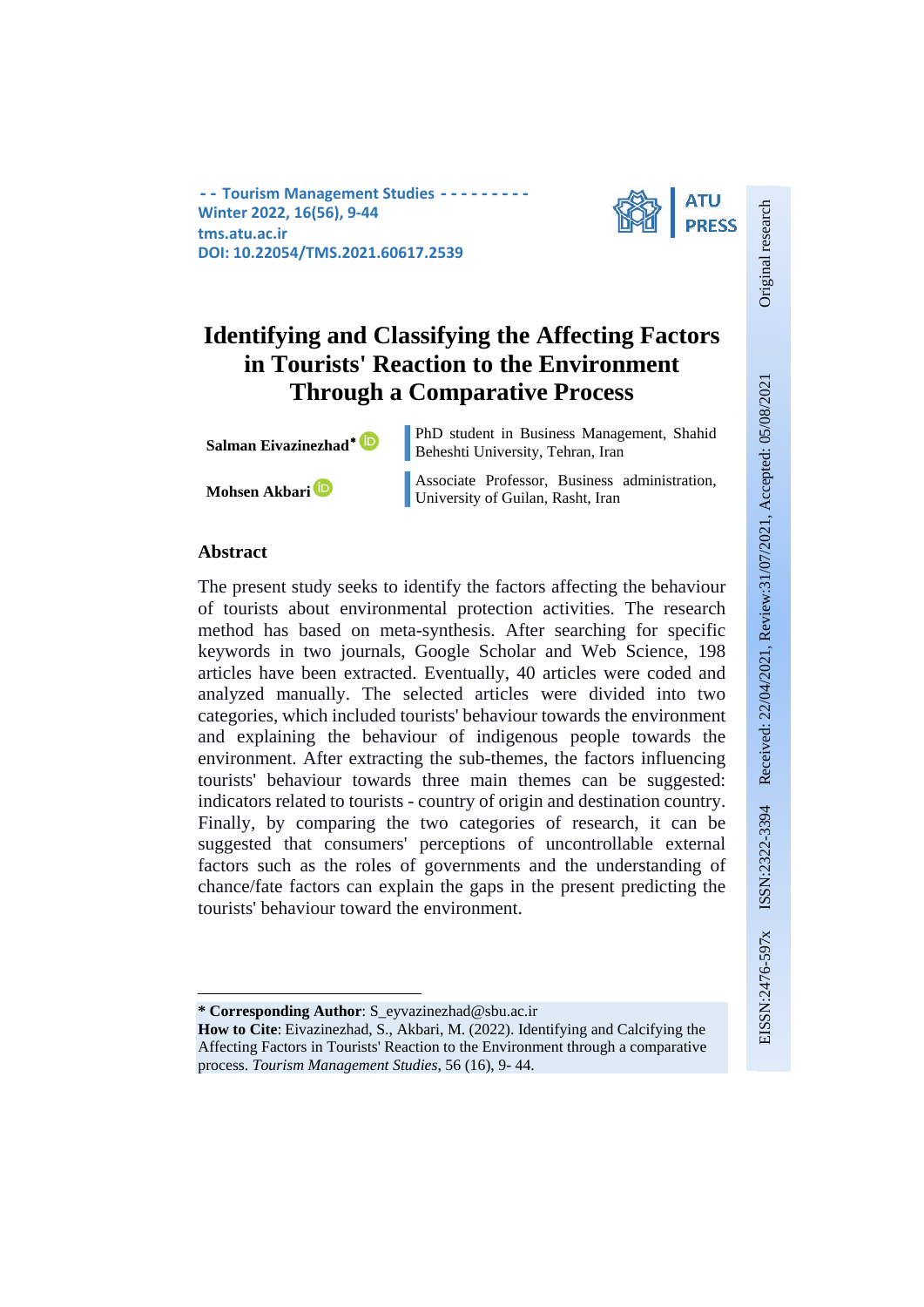## **Introduction**

Today, paying attention to the environment is a very important issue in developing and developed countries. One of the areas that can severely affect the environment is tourism, which has become an important part of the gross national income for most countries. Due to its cultural heritage and its natural and four-season landscapes, Iran has attracted many tourists every year. Considering the importance of the environment on the one hand and the improvement of the tourism industry, on the other hand, the development of tourist behaviours is very important. Give tourists behaviour.

## **Materials and Methods**

According to the research topic, the method used is meta-synthesis because the theoretical gap of the research was not clear. In the first stage, 198 articles were identified through the specified keywords, after which 40 papers were finally selected for the final analysis. The selected articles were divided into two categories, which included the behaviour of tourists and the indigenous behaviour of individuals towards the environment. The coding process was performed separately in each of these categories to identify new themes by comparing them. Caldwell is a model for measuring the validity and quality of research. In this type of evaluation, based on the basic and basic criteria, the subjects, the scope, the results, the studies, the methodology, and the validity of the articles were assessed. Cohen's kappa coefficient was used to properly execute the process and reliable the analysis and coding results. Several reviewed articles (15 out of 40) were randomly selected and provided to another experienced researcher for this purpose. In this study, Cohen's kappa coefficient for coding of two researchers was 0.78, which indicates high reliability.

## **Discussion and Results**

After extracting the sub-themes, we finally suggested the factors affecting tourists' behaviour towards three main themes: indicators related to tourists, country of origin, and country of destination. The section on indicators related to tourists, motivations - attitude - personal experiences, environmental knowledge, materialism, pride, guilt, individual factors, significant experiences, tourist anxiety, nostalgia, age, gender, willingness to pay more, group size, Travel time is included. For the country of origin, institutional environment, level of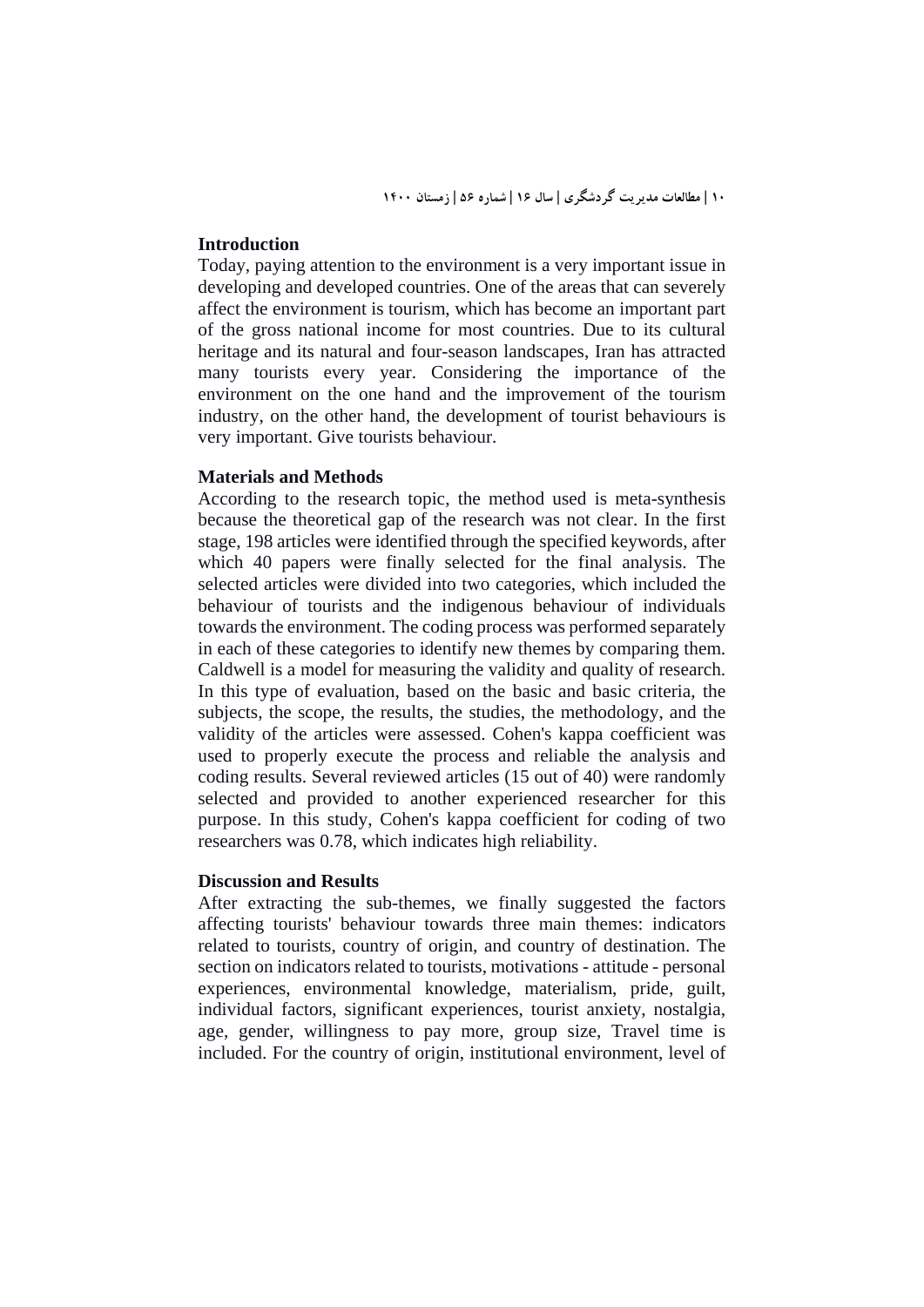development - development of the Internet, religion, media, air pollution, and for the country of origin, factors such as destination loyalty, destination brand, destination culture, environmental climate, religion, location were categorized. Also, for the natives, the main factors explaining the behaviour of tourists were identified, which are in the same three categories. In addition to these identified themes, theories were identified that have been considered in explaining indigenous behaviour towards the environment but have not been studied in the behaviour of tourists.

#### **Conclusions**

Considering the comparison of researches done in the two fields of tourism and public actors regarding the environment, it is suggested that to improve the activities of tourists in the field of environment. It is necessary to pay attention to three items: the position of their country, the position of the destination country, motivations and The tourist's own experiences. Also, by comparing the two categories of research conducted, it can be suggested that consumers' perceptions of uncontrollable external factors such as government maps and an understanding of factors of chance, habit, and social capital can be gaps in predicting tourist behaviour. It is suggested that researchers in their research consider these variables in explaining the behaviour of tourists.

**Keywords**: Environmental Behavior, Tourism, Tourism Industry, Country of Origin, Country of Destination.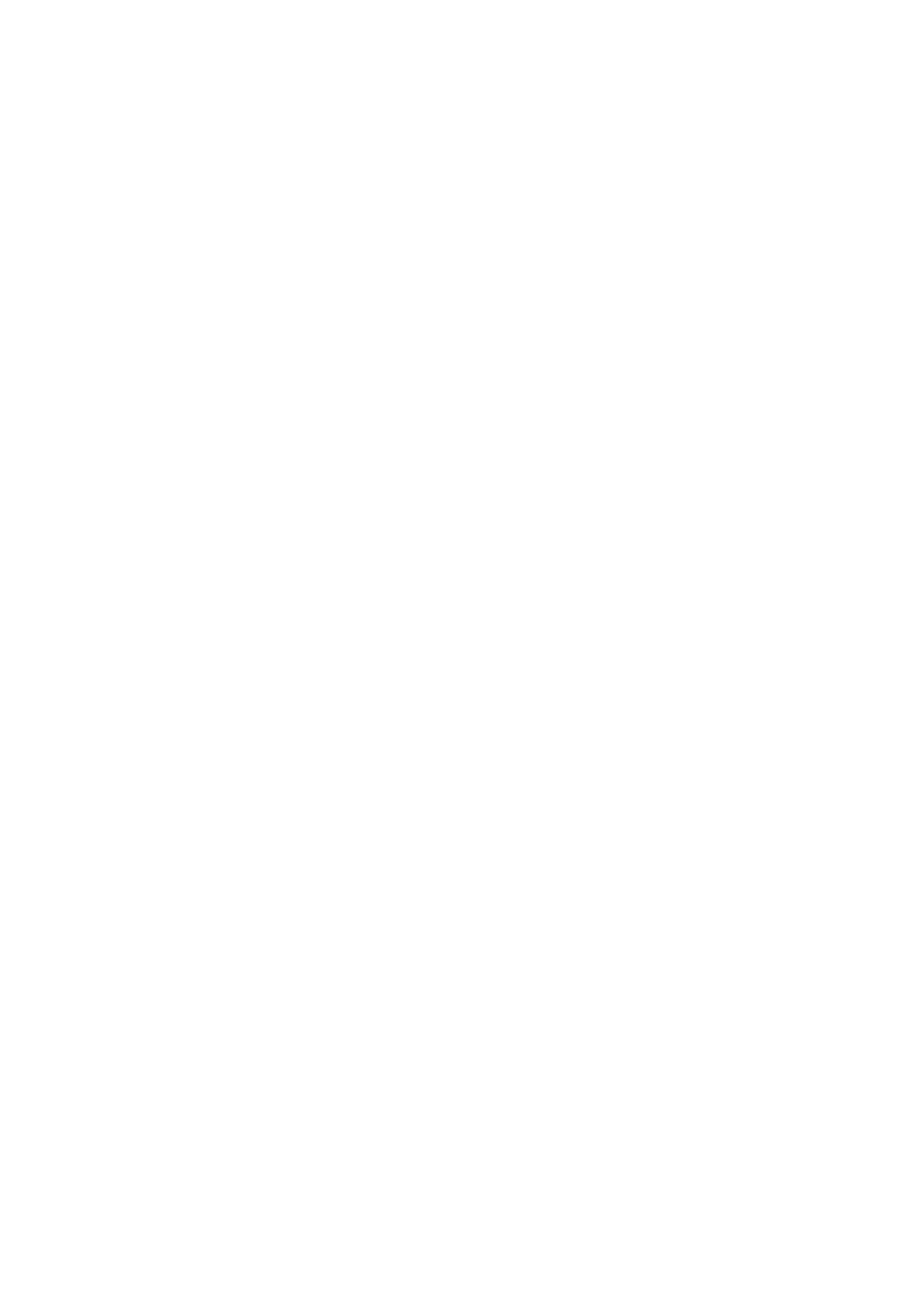

**-- مطالعات مدیریت گردشگري--------- دوره ،16 شماره ،56 زمستان ،1400 44-11 tms.atu.ac.ir DOI: 10.22054/TMS.2021.60617.2539**

# **شناسایی و طبقهبندي عوامل موثردرواکنش گردشگران نسبت به محیط زیست ازطریق فرایند تطبیقی-مقایسهاي**

دانشجوي دکتري مدیریت بازرگانی ـ سیاستگذاري بازرگانی، دانشگاه **سلمان عیوضی نژاد** شهید بهشتی، تهران، ایران **محسن اکبري** دانشیار مدیریت بازرگانی، دانشگاه گیلان، رشت، ایران

# **چکیده**

پژوهش حاضر بهدنبال شناسایی عوامل موثر بر رفتار گردشگران در راستاي فعالیتهاي حمایت از محیط زیست است. روش پژوهش مبتنی بر فراترکیب است، بدینصورت که پس از جستوجوي کلیدواژههای مشخص در دو پایگاه دادهٔ گوگل|سکالر و وبافساینس، ۱۹۸ مقاله استخراج شد، که نهایتا 40 مقاله تحلیل شد. مقالات گزیده در دودسته تقسیمبندي شدند، شامل رفتار گردشگران و رفتار بومی افراد نسبت به محیط زیست. پس از استخراج مضامین فرعی، نهایتا میتوان عوامل مؤثر بر پیشبینی رفتار گردشگران را در قبال سه مضمون اصلی پیشنهاد کرد: شاخصهاي مربوط به گردشگران، کشور مبداو کشور مقصد؛ هریک از این مضامین اصلی داراي مضامین فرعی بودند. نهایتا هم از طریق مقایسۀ بین دو دسته پژوهشهاي انجامشده میتوان پیشنهاد کرد که ادراك مصرفکنندگان در مورد عوامل خارجی غیرقابلکنترل ـ مانند نقشهاي دولتها و همچنین درك عوامل شانس، عادت و سرمایههاي اجتماعی ـ میتواند از شکافهاي حاضر در پیشبینی رفتار گردشگران باشد.

**کلیدواژهها:** رفتار حامی محیط زیست، گردشگر، صنعت گردشگري، کشور مبدا، کشور مقصد.

 $\overline{\phantom{a}}$ 

S\_eyvazinezhad@sbu.ac.ir :مسئول نویسنده\*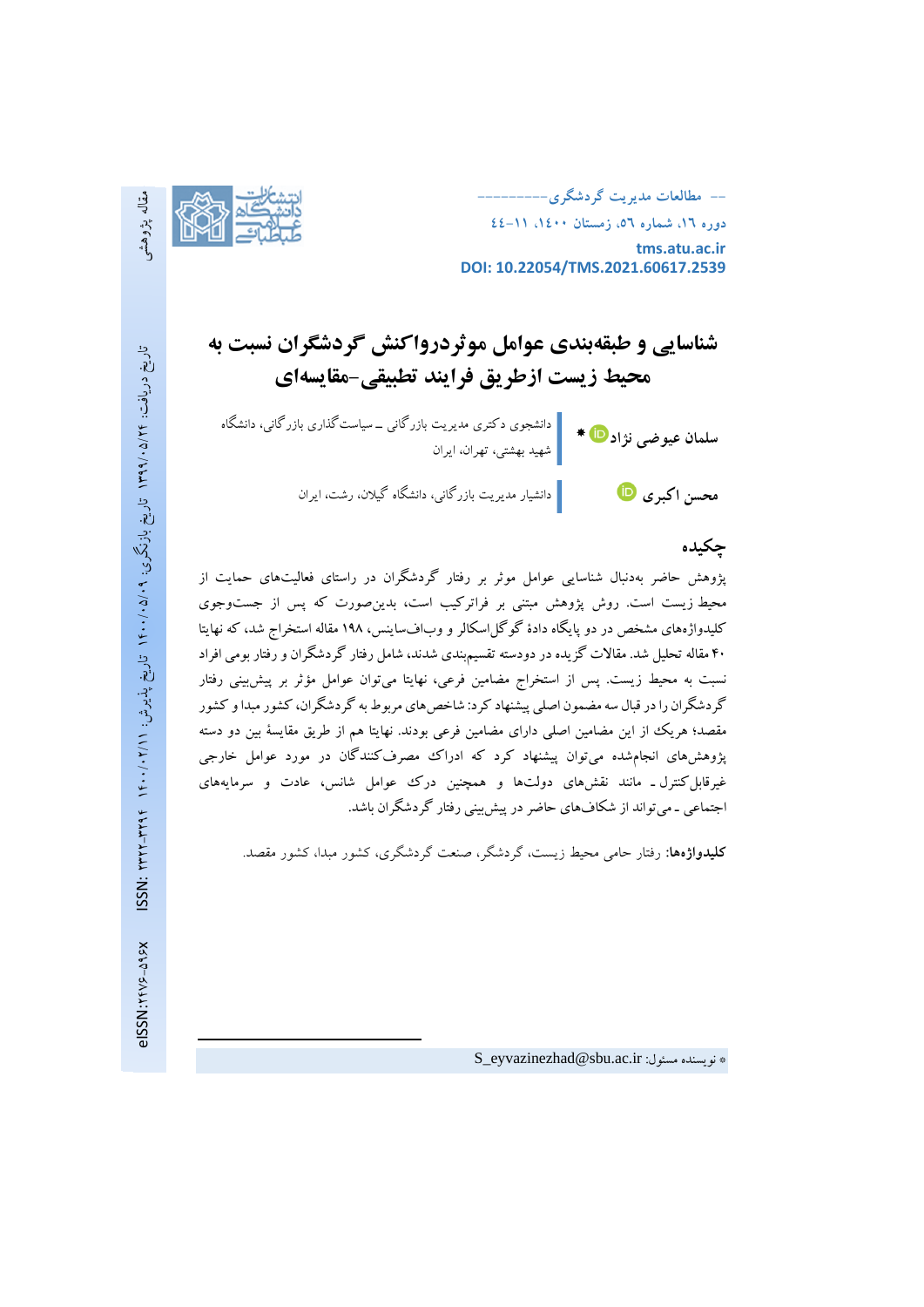**مقدمه**

بحران کووید ۱۹' یکی از بحرانهای اساسی است که صنعت گردشگری را همانند صنایع دیگر تحت تأثیر قرار دادهاست. بر اساس تخمین سازمان جهانی گردشگري (2021)، ٪80 کاهش گردشگري بینالمللی، از دست دادن احتمالی 1/2 تریلیون دلار آمریکا از درآمد صادرات گردشگري و خطر از دست رفتن 120 میلیون شغل گردشگري مستقیم پیشبینی شدهاست. در پی شیوع ویروس کرونا، تعداد اندکی از صنایع با سرعت گردشگري سقوط کردند (بکر '، ۲۰۲۰). از طرفی هم بسیاری از مطالعات ضمن تشخیص و کنترل پیامدهای این بیماري، بحران کووید 19 را بهعنوان یک کاتالیزور بالقوه براي تحول اساسی انتخاب کردند (نیال"، ۲۰۲۰؛ اتلجویک ٔ'۲۰۲۰). سازمان جهانی گردشگری اذعان دارد که با توجه به اندازه، نوسانات و مشخصات کاملا متفاوت این بحران نسبت به بحرانهاي قبلی، باید با چنین برآوردهایی بهصورت محتاطانه برخورد شود (سازمان جهانی گردشگري، 2020). اغلب استدلال میشود که بخش گردشگري از انعطافپذیري بالایی برخوردار است و توانایی و ظرفیت سازگاري و بازیابی از پدیدهاي فاجعهبار یا غیرمنتظره را دارد. درنتیجه، استرس بسیار شدیدي براي گذار از این دوره وجود دارد. از دیدگاه برخی تحلیلگران، بهتدریج با گذار از این دوره به سطح قبل از بحران یا نسبتا مشابه قبل برخواهیم گشت (ناوارو جورادو و همکاران<sup>۵</sup>، ۲۰۲۰). در کشورهاي در حال توسعه، اثرات مضر این نوع از بلایاي جهانی داراي تأثیرگذاري بیشتري است و ممکن است که اثرات آن براي چندین سال و حتی چند دهه کشور را تحت تأثیرقرار دهند.

در کنار این بیماري فراگیر، رفتار گردشگران در حوزة گوناگونی ممکن است با 6 محدودیتهایی مواجه شود: محدودیتها و نگرانیهاي زیستمحیطی (هیگین دسبیولس ، ۲۰۲۱)، حقوق پشر و نابرابري (کول و مورگان <sup>۷</sup>، ۲۰۱۰)، حقوق کار گران (کول و اریکسون <sup>م</sup>ی

1 COVID-19 2 Becker 3 Nepal Ateljevic Navarro Jurado et al Higgins-Desbiolles Cole & Morgan Cole & Eriksson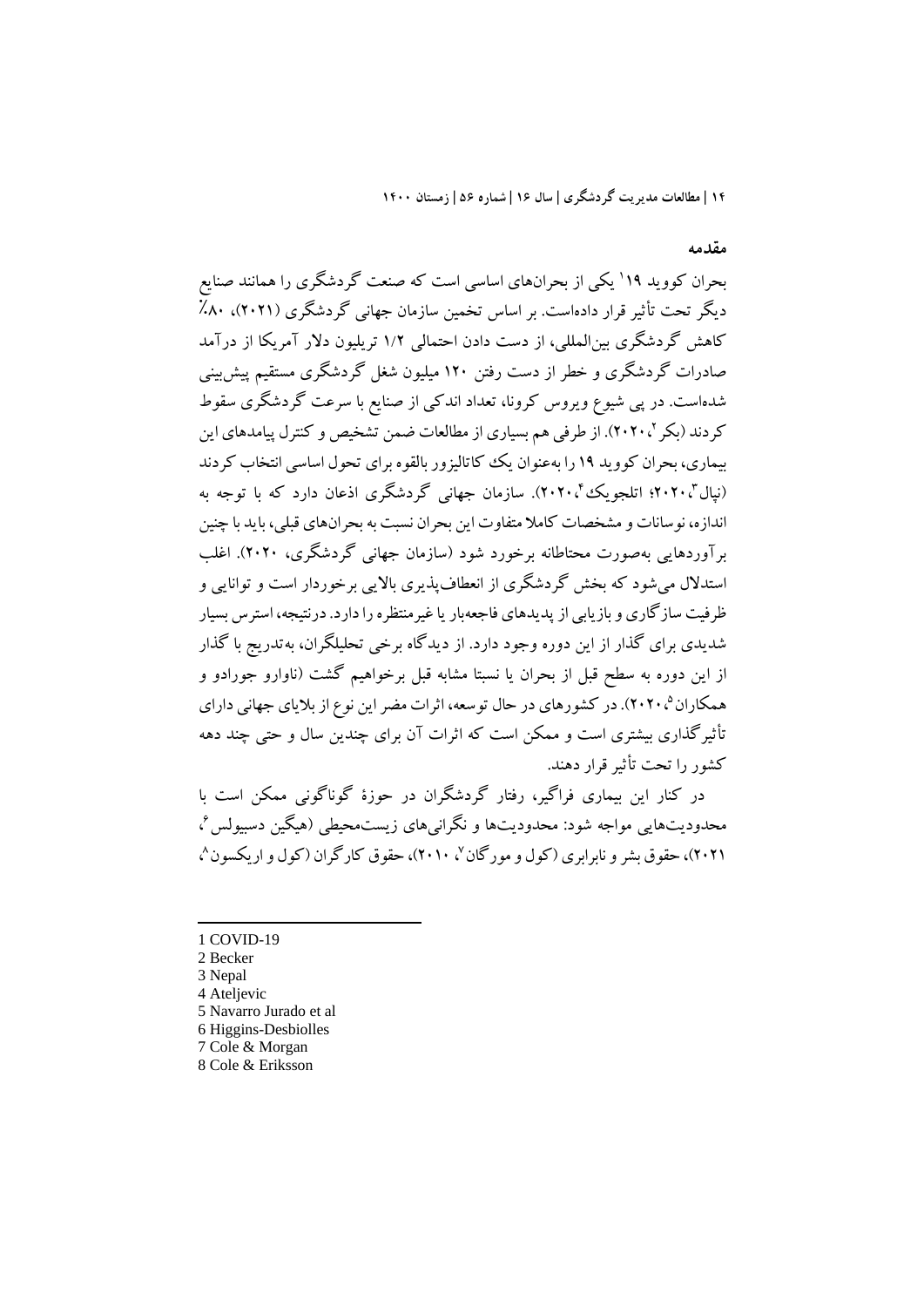،٤٠١)، حقوق بومیها (جانستون '، ٢٠٠۶)، حقوق جوامع محلی (هیگین دسبیولس، کارنیسلی، کرلیکوسکی و همکاران'،۲۰۱۹) و آسیبهای اکولوژیکی (بیانچی و دیمن'۲۰۲۰). با وجود این تاثیرات منفی از نظر پژوهشگران مختلف، تبیین رفتار آنهادر قبال محیط زیست با توجه به موقعیت حاکم از جایگاه ویژهاي برخوردار است. رفتار حامی محیط زیست از طیف گستردهاي برخوردار است و بهجاي مفاهیم دیگري مانند رفتار مسئولانهبا محیطزیست ، رفتار دوستانه با محیط زیست ، رفتار سبز و رفتار دوستدار محیط زیست نیز استفاده شدهاست (میلر، مریلس و کوقلان ٔ، ۲۰۱۵). درواقع هر عملی که از محیط زیست ًمحافظت کند و یا اثرات منفی فعالیتهاي انسانها روي محیط زیست را به حداقل برساند میتواند در مفهوم رفتار سازگار با محیط زیست قرار گیرد. رامکینسون، اسمیت و ویلر ° (۲۰۱۳) رفتار طرفدار محیط زیست را فعالیتی توصیف میکنند که باعث استفادة پایدار از منابع طبیعی و یا منجر به بهبود آن میشود. با توجه به اهمیت محیط زیست از یکسو و بهبود صنعت گردشگري از سوي دیگر، توسعۀ رفتارهاي گردشگران از اهمیت بهسزایی برخوردار است.

نظریهها و مطالعات تجربی بیشماري در حوزة رفتار گردشگران سعی در توصیف و تبیین تصمیمات مربوط به سفر گردشگران احتمالی و سازوکارهاي منتهی به این تصمیمات دارند؛ این نظریهها را میتوان در دو قالب کلی و جزئی تقسیمبندي کرد. الگوهاي کلی ، 2005) تلاش میکنند رفتار گردشگران را از نظر فرایندهاي <sup>6</sup> (سیراکایا و وودساید روانشناختی و اجتماعی تبیین کنند. از اینرو، آنها بهصراحت شامل فرایندهاي ارگانیزمی هستند. برای ذکر نمونهای از این تئوریها میتوان به پردازش اطلاعات دوگانه (کاهنمن <sup>۷</sup> و همکاران1999،؛ هسئ و روتنتریچ2004،8)، تئوري منبع اطلاعات (بیگر و لارسر2004،) و رفتار برنامهریزيشده (اجزن1991،) اشاره کرد. در مقابل، مدلهاي جزئی فقط یک تبیین جزئی ارائه میدهند (بهعنوان مثال مدلهاي نگرشی و مانند آن) و/ یا بیشتر روي روابط

<sup>1</sup> Johnston

<sup>2</sup> Higgins-Desbiolles, Carnicelli, Krolikowski at el

<sup>3</sup> Bianchi & de Man

<sup>4</sup> Miller, Merrilees, & Coghlan

<sup>5</sup> Ramkissoon ،Smith& Weiler

<sup>6</sup> Sirakaya and Woodside

<sup>7</sup> Kahneman

<sup>8</sup> Hsee & Rottenstreich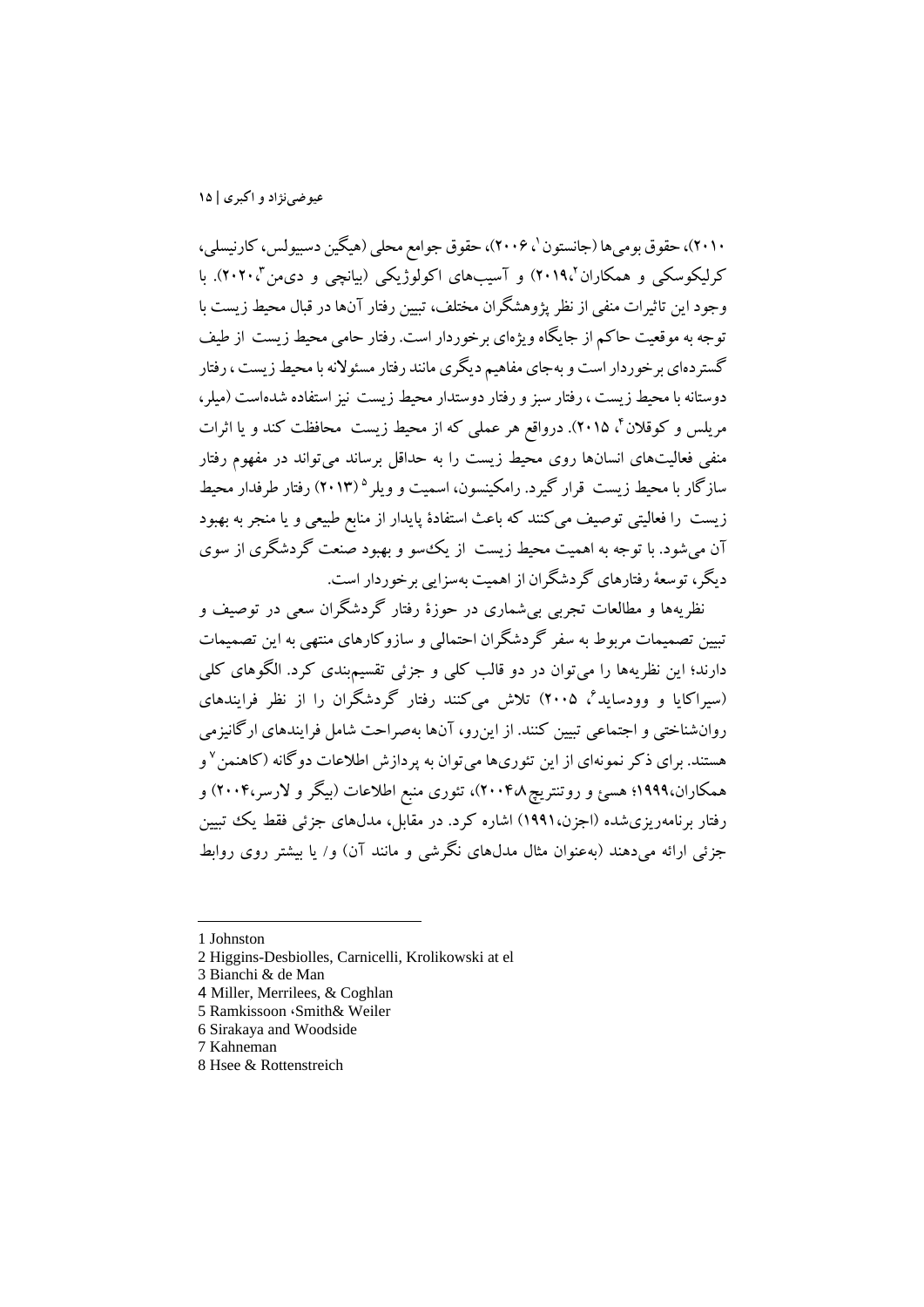محرک ـ پاسخ تمرکز می کنند (سیراکایا و وودسایا '،۲۰۰۵)، که در این رویکرد میتوان به تئوري سطح تفسیر (تروپ و لیبرمن ٢٠١٠،٢) اشاره کرد. لازم به ذکر است که مدلهاي کلي و جامع هم چندان مطابق با واقعیت نیستند: اولا، دیدگاه بسیار سادهانگارانهاي دارند، زیرا روند تصمیمگیري را بهعنوان یک مکانیسم صرف ورودي و خروجی به تصویر میکشند 2010،). <sup>3</sup> (اسمالمن و مور

درواقع ارگانیسم بهعنوان یک جعبهسیاه باقی میماند. دوما، نویسندگان این مدلها تصمیمات خرید محصولات ملموس را در ذهن داشتند نه خدمات، که منطقی تا حدودي متفاوت دارند. این بهویژهدر مورد گردشگري، که فرد با یک محیط تجربی روبرو میشود، صدق میکند. سوما، بیشتر الگوهاي مطرحشدهدر این حوزه فرایند تصمیمگیري را خطی و هدفمند میدانند (که اطلاعات بهطور فعال در طی یک فرایند جستوجو، ارزیابی و ذخیره میشود) (کوپر و اسکات 5 ، 2008). سرانجام، از این واقعیت که سفر نوعی کالاي اشرافی <sup>4</sup> با چندین مؤلفۀ غیرقابل تقسیم است هم انتقاد میشود، که بدهبستانی بین هزینههاي فرصت ایجاد می کند (لیسر و همکاران،۲۰۱۸). درنتیجه، ماهیت تصمیمات سفر بسیار پیچیدهتر از بیشترانواع دیگرتصمیمات مربوط به مصرف است.

با وجود این، پژوهشگران مختلفی به تبیین رفتار گردشگران در قبال محیط زیست یرداختهاند، که می تواند شامل وابستگی به طبیعت (هوانگ و وانگ، ۲۰۱۸<sup>0</sup>)، دین داری (وانگ، وانگ، لي و ژو ۲۰۲۰')، محیط نهادي (اوساما و همکاران ۲۰۱۹،')، ماديگرايي و عقاید سازگار با محیط زیست (کاظم نیا، هالتمن و مستقل ۲۰۱۶٬<sup>۹</sup>) باشد. گروهی دیگر هم اطلاعات دریافتشده از مقصد و طبقهبنديهاي ذهنی برندهاي مقصد را مبنا قرار دادهاند ( سگر و لاسر ۲۰۰۴٬<sup>۱۰</sup>.

- 1 Sirakayaa,E & Woodside
- 2 Trope & Liberman
- 3 Smallman & Moore
- 4 Cooper & Scott

- 5 Lancastrian
- 6 Huang & Wang
- 7 Wang, Wang, Li & Zhou
- 8 Usman el at
- 9 Kazmnia,Hultman and Mostaghel
- 10 Biger & laser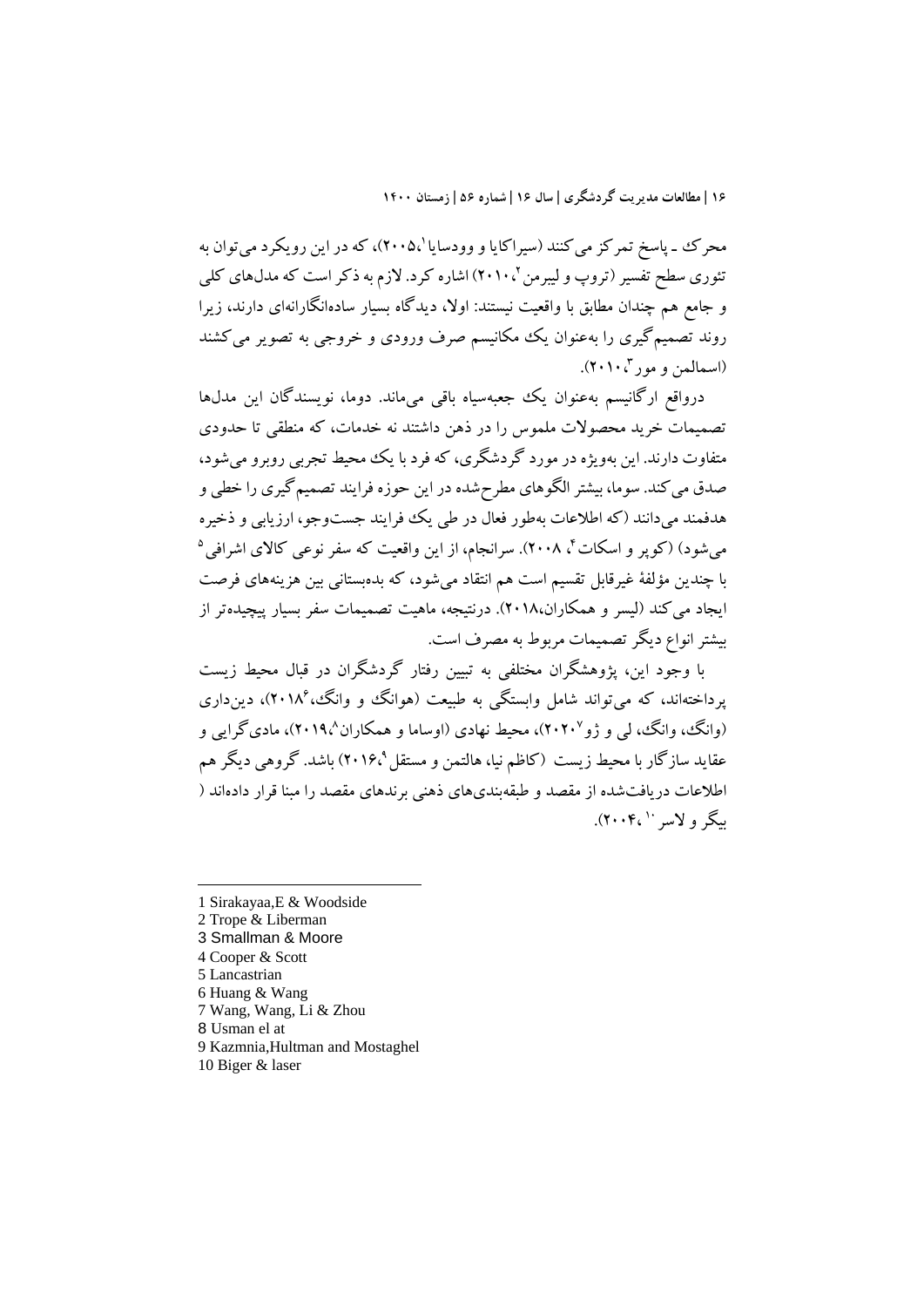گربنر (1996) نقش رسانههارا کلیدي و مهم میداند. از پژوهشهاي مذکور چنین بهنظر میرسد که هیچ پژوهشی بهصورت جامع از زوایاي مختلف به تبیین رفتار گردشگران نپرداختهاست. از طرف دیگر، بر اساس پژوهشهاي انجامشده در حوزة تبیین رفتار افراد بومی نسبت به محیط زیست، شاخصهاي متعددي ذکر شده که برخی همانند نوپر، کیزر، بولدر دیجک و همکاران ( ۲۰۱۴) نقش شانس و قدرت دولتها را مهم ارزیابی کردهاند؛ لابل (2002) ارزیابی فایده (سود جمعی و شخصی)و کاهش هزینههاي عمل را در پیشبینی رفتار افراد بومی مهم و کلیدی دانستهاست؛ استرن<sup>۲</sup> (۲۰۰۰) چهار عامل نگرشی، عادت و راهرفت، و عوامل زمینهاي و شخصی را در رفتار افراد نسبت به محیط زیست مؤثر دانستهاست.

بر این اساس، سعی پژوهشگران پژوهش حاضر بر آن است تا ضمن شناسایی عوامل مؤثر در هر دو مرحله، بتوانند براي پیشبینی بهتر رفتار گردشگران مفاهیم جدیدي ارائه دهند. درنتیجه مسئلۀ اصلی پژوهش در مرحلۀ اول، به بررسی نحوة رفتار گردشگري سازگار با 3 محیط زیست میپردازد؛ در مرحلۀ دوم، به مقایسۀ تطبیقی ـ انتقادي نحوة مفهومپردازي رفتار گردشگران با مفهومپردازيها و مطالعات صورتگرفته درزمینۀ رفتارهاي سازگار با محیط زیست بهطورکلی، نه صرفا در حوزة گردشگري، میپردازد. انتظارمیروداز مقایسه این دو بتوان پیشنهادهایی براي تعمیق و توسعۀ معنایی رفتار گردشگري سازگار با محیط زیست پیشنهاد داد. همچنین این مقایسه میتواند ایدههایی در رابطه با اینکه چه مفاهیمی تابهحال در گردشگري مغفول واقع شده و نیازمند توجه بیشتراست را ارائه کند.

**پیشینۀ پژوهش رویکردهاي مختلف به ارتباط گردشگري و محیط زیست** صنعت گردشگري یکی از حوزههایی است که با محیط زیست عجین شدهاست. توسعۀ صنعت گردشگري همانند یک شمشیر دو لبه است، که نهتنها به ایجاد اثرات مثبت مانند ایجاد اشتغال و زیباسازي محیط زیست میانجامد، بلکه به اثر منفی روي محیط بیوفیزیکی (مانند آلودگی هوا، آلودگی آب، تخریب اکوسیستم) و محیط فرهنگی و اجتماعی (مانند

l

<sup>1</sup> Nopper, Keizer, Bolderdijk at el

<sup>2</sup> stern

<sup>3</sup> proenvironmental tourism behavior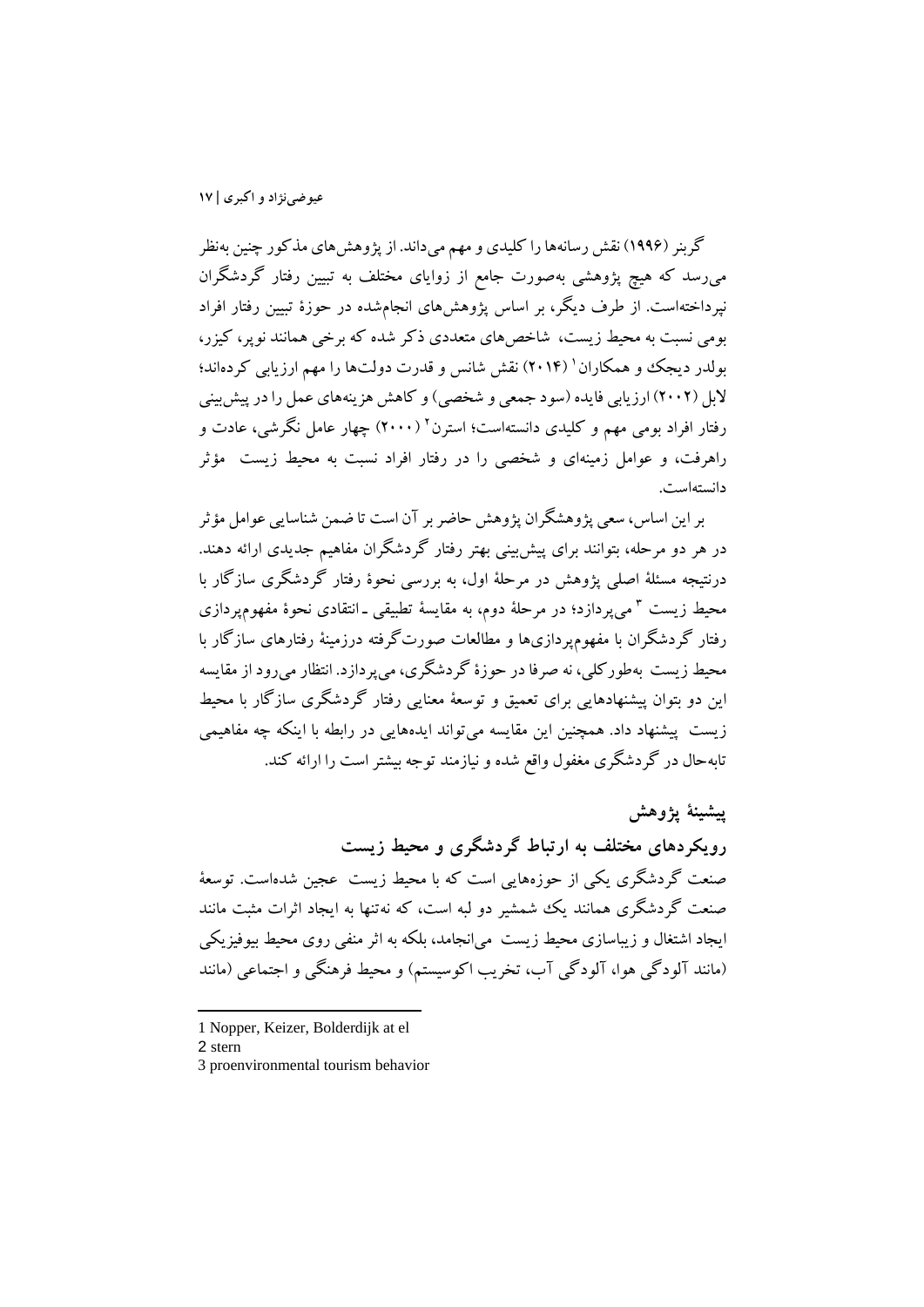از دست دادن فرهنگ سنتی) منجر میشود (ژانگ، دنگ، سونگ و همکاران '۲۰۱۱،). سه رویکرد اصلی در مورد رابطۀ گردشگري و محیط زیست وجود دارد:

**جدول .1 جمعبندي رویکردهاي مطرحشده در مورد رابطۀ گردشگري و محیط زیست**

| ا است المستقل المستقل المستقل المستقل المستقل المستقل المستقل المستقل المستقل المستقل المستقل المستقل المستقل                                                      | المستقبل المستقبل المستقبل المستقبل المستقبل المستقبل المستقبل المستقبل المستقبل المستقبل المستقبل المستقبل ال            | رويكرد |
|--------------------------------------------------------------------------------------------------------------------------------------------------------------------|---------------------------------------------------------------------------------------------------------------------------|--------|
| اثر توسعهٔ گردشگری بهعنوان عاملی که منجر به<br>پیشرفت و بهبود زندگی میشود بر محیط زیست<br>  مثبت است.                                                              | لي و چانگ'، ۲۰۰۸؛ تانگ و<br>چانگ"،۲۰۰۹؛ هولزنر ۲۰۱۱؛ تیان و                                                               | موافق  |
| گردشگری با فرایند تخریب محیط زیست ناشی<br>از مصرف زیاد مردم و استفادهٔ بیش زحد منابع<br>طبیعی، ایجاد آلودگی و تأثیر روی گرمایش زمین<br>برای تولید بیشتر همراه است. | توار و لکوود°،۲۰۰۸، مارتین سجاز و<br>سانچز ۲۰۱۰، اسکات، پیترز و<br>گوسلین ۲۰۱۰، گادی و وایلز ۲۰۱۳،<br>ژونگ و همکاران،۲۰۱۱ | مخالف  |
| وجود گردشگری بدون یک محیط سالم و<br>لذتبخش، با مناظر خوب و هماهنگشده بین<br>مردم و طبیعت غیرقابل تصور است.                                                         | ميكزكووسكي ٩ (١٩٩٥)؛ هولدن ٧٠٠٧٠                                                                                          | مكمل   |

بر اساس رویکردهاي سه گانه نسبت به محیط زیست ، شناسایی علت اصلی رفتار گردشگران نسبت به محیط زیست از اهمیت بهسزایی برخوردار است. در ادامۀ تئوريهاي تبیینکننده، رفتار گردشگران صرفنظراز رویکرد آنها بررسی شده است. شایان ذکر است که در تبیین شاخصهاي موثربه رفتار گردشگران نسبت به محیط زیست، تئوري یا رویکرد خاصی مبنا نیست و صرفا هر عاملی که بتواند نقش در رفتار گردشگران نسبت به محیط زیست داشته باشد در فرایند بررسی آورده خواهد شد.

- 1 Zhong, L., Deng, J., Song at el
- 2 Lee and Chang
- 3 Tang & Jang
- 4 Holzner

- 5 Tovar & Lockwood
- 6 Martin-Cejas & Sánchez
- 7 Scott, Peeters and Gössling 8 Goudie & Viles
- 9 Mieczkowski
- 10 Holden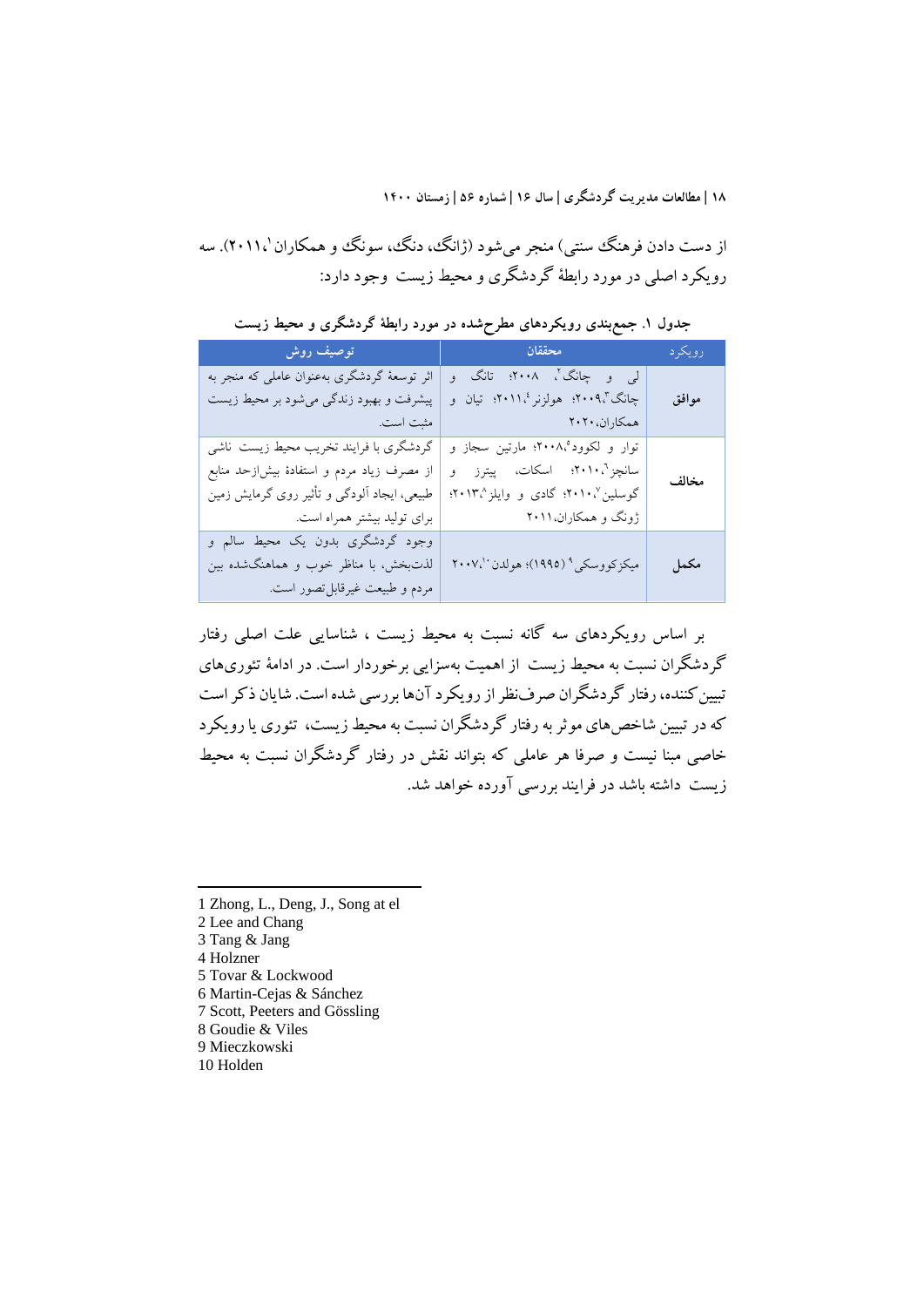**تئوريهاي تبیینکنندة رفتار گردشگران** در این قسمت به بررسی تئوريهاي تبیینکنندة رفتار گردشگران پرداخته شدهاست، که در جدول 2 خلاصه شدهاست:

| نقد تئورى                                                                                                                                                      | منبع                                                                                                                         | شرح تئورى                                                                                                                                                                               | تئورى                         |
|----------------------------------------------------------------------------------------------------------------------------------------------------------------|------------------------------------------------------------------------------------------------------------------------------|-----------------------------------------------------------------------------------------------------------------------------------------------------------------------------------------|-------------------------------|
| نهتنها كنترل رفتار<br>ادراكشده را مدنظر<br>قرار نداده است بلکه<br>هنجارهاي ذهني<br>غالب بر جامعه را نیز<br>ناديده گرفتهاست                                     | فستينگر ١٩٥٧،٢                                                                                                               | ناسازگاری بین رفتار و نگرش یا اعتقادات<br>فرد موجب ناراحتى ذهنى يا اختلاف نظر<br>در فرد میشود، سپس فرد سعی میکند با<br>تغییر دادن یکی از آنها عقاید و نگرش<br>خود را با رفتار همسو کند. | ناهماهنگى<br>شناختی ٰ         |
| نهتنها كنترل رفتار<br>ادراكشده بلكه<br>هنجارهاي ذهني<br>غالب بر جامعه را نیز<br>ناديده گرفته است.                                                              | سیرگی <sup>،</sup> (۱۹۸۰)                                                                                                    | تمایل فرد برای مصرف یک محصول و یا<br>سفر به یک مقصد تابعی از دو متغیر<br>تجانس كاركردي و تجانس تصويري<br>خودپنداري است.                                                                 | تجانس خود<br>پنداره ۳         |
| صرفا دو نوع نظام<br>مستقل ارائه مىدهد<br>كە تبيينكنندۀرفتار<br>افراد باشد، ولی از<br>کارکرد واقعی آن در<br>محيطهاى مختلف<br>نمی توان مبنایی را<br>شناسايي كرد. | چايكن `، ۱۹۸۰؛<br>كلازينسكي، ٢٠٠١؛<br>كلازيسنكي، ٢٠٠٥؛<br>کاهنمن <sup>۷</sup> و<br>همكاران،١٩٩٩؛<br>هسئ و<br>روتنتريچ^،٤ ۲۰۰ | پردازش اطلاعات در دو نظام مستقل<br>تجربەوتحليلى تعريف مىگردد                                                                                                                            | پردازش<br>اطلاعات<br>دوگانه ° |

**جدول .2 تئوريهاي مبنایی تبیین رفتار گردشگران در قبال با محیط زیست**

- 1 Cognitive Dissonance Theory
- 2 Festingar
- 3 Self -congruity
- 4 Sirgy

- 5 Dual process
- 6 Chaiken
- 7 Kahneman
- 8 Hsee & Rottenstreich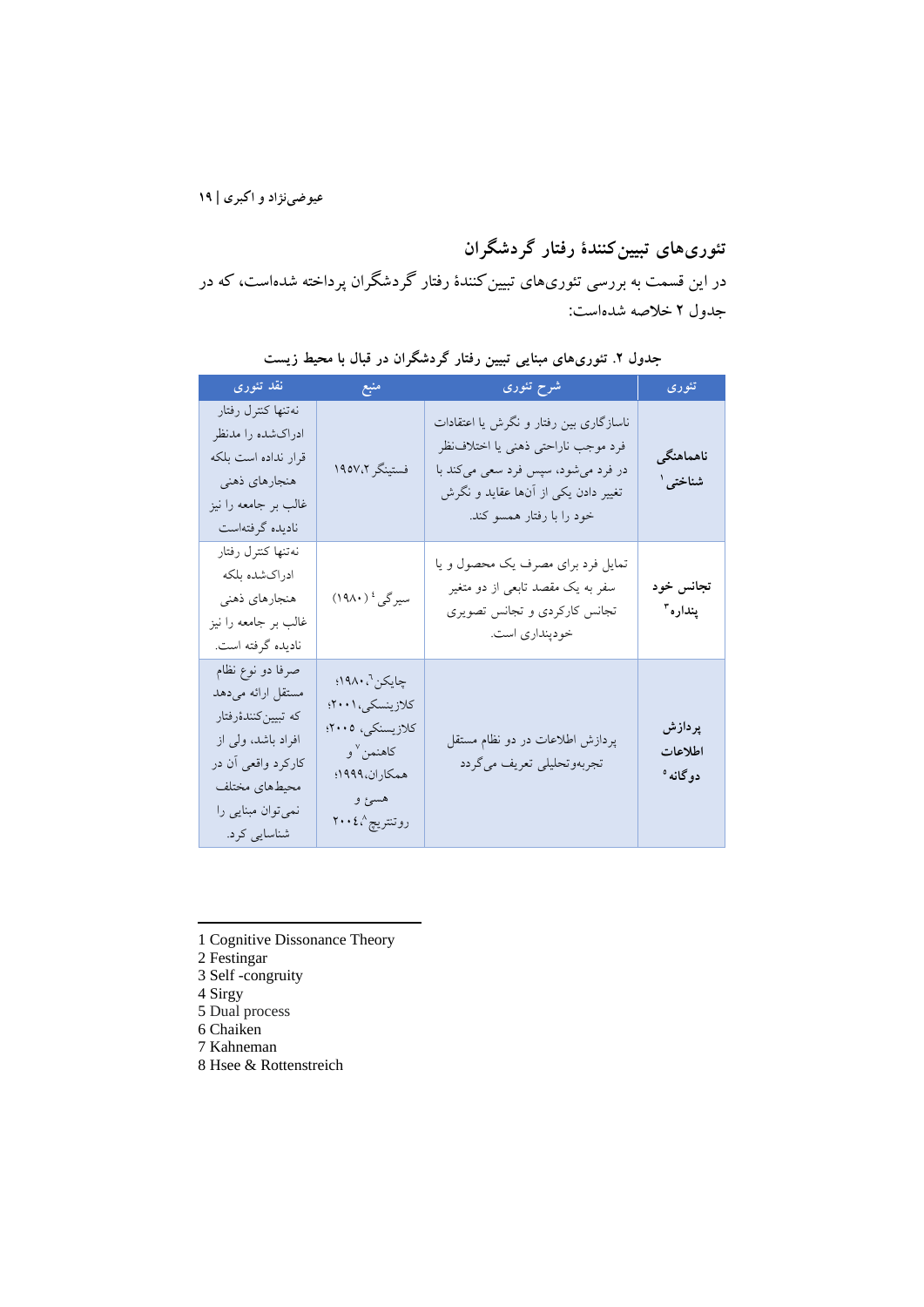**ادامه جدول .2**

| نقد تئوري                                                                                                                                                                                                                                       | منبع                       | شرح تئورى                                                                                                                                                                                                                                                                                                                                                                                     | تئورى                        |
|-------------------------------------------------------------------------------------------------------------------------------------------------------------------------------------------------------------------------------------------------|----------------------------|-----------------------------------------------------------------------------------------------------------------------------------------------------------------------------------------------------------------------------------------------------------------------------------------------------------------------------------------------------------------------------------------------|------------------------------|
| عدم در نظر گرفتن<br>کنترل افراد بر رفتارهای<br>آنها بوده است.                                                                                                                                                                                   | ازجن (١٩٨٩)،               | سازههای اصلی تئوری عقایدْ (رفتاری و<br>هنجاري) نگرش، هنجارهاي ذهني،<br>نیات، نگرش و رفتارها هستند. عقاید<br>رفتاری و هنجاری از طریق نگرش و<br>هنجارهای ذهنی پیشبینی میشوند. بر<br>اساس این تئوری، ویژگیهای جمعیت<br>شناختی هم رفتار را تحت تاثیر قرار می<br>دهند.                                                                                                                             | استدلال<br>منطقى ا           |
| عدم انجام یک رفتار<br>دلیل بر نفی آن نیست،<br>درحالیکه در این<br>رویکرد بر مبنای این<br>تفكر پيش رفتهاست.                                                                                                                                       | آجزن، ۱۹۹۱                 | این تئوری توسعهٔ تئوری کنش منطقی<br>است، که شامل یک سازهٔ اضافی کنترل<br>رفتار ادراکشده است و حاکی از کنترل<br>عقاید است و رفتار و نیات را تحت تأثیر<br>قرار مىدهد.                                                                                                                                                                                                                           | رفتار<br>برنامەريزىشدە       |
| تمركز اصلى ارزشها<br>صرفاً نوعٖدوستانه بود و<br>مبنای اصلی ارزیابی<br>باورهاى فرد هستند؛<br>درحالی که ممکن است<br>معیارهای قابل کنترل یا<br>غيرقابل كنترلى وجود<br>داشته باشند.                                                                 | شوارتز،١٩٩٤؛<br>جكسون،٢٠٠٥ | سه پیشایند اصلی آگاهی از پیامدها،<br>احساس مسئوليت شخصي و هنجارهاي<br>شخصی در رفتار مراقبت محیطی مؤثر<br>هستند.                                                                                                                                                                                                                                                                               | مدل<br>برانگيختگي<br>هنجار أ |
| علىرغم اينكه اين<br>نظریه تلاش کرده است<br>كليه جوانب را تحت<br>پوشش قرار دهد ولی<br>عوامل غيرقابل كنترلى<br>وجود دارد که هیچگونه<br>پاسخ مشخصی برای آن<br>وجود نداشته وحتى<br>شاید نتوان در وهله اول<br>أسيب پذيري و شدت<br>أن را شناسایی کرد. | روگرز " (۱۹۷۵)             | ترس از طريق ٥ سازه، انگيزش<br>محافظت (يـا قصـد انجـام رفتـار<br>محافظت کننده در برابـر خطـر) را تحـت<br>تأثير قــــرار مىدهد و انگيــــزش<br>محافظــت درنهايت باعــث برانگيختــه<br>شــــدن رفتـــار بهداشـــتى مىشـــود.<br>ايسن ٥ سازه عبارتاند از: خود<br>کارآمـدي درک شـده. کارايـــي پاسـخ<br>درک شــده- اَسیبپذیری درک شــده: -<br>شـــدت درك شــده- هزينههــاي پاســـخ<br>درک شــــده. | انگيز ۂ<br>محافظت            |

1 reasoned action

2 norm activation model

3 Rogers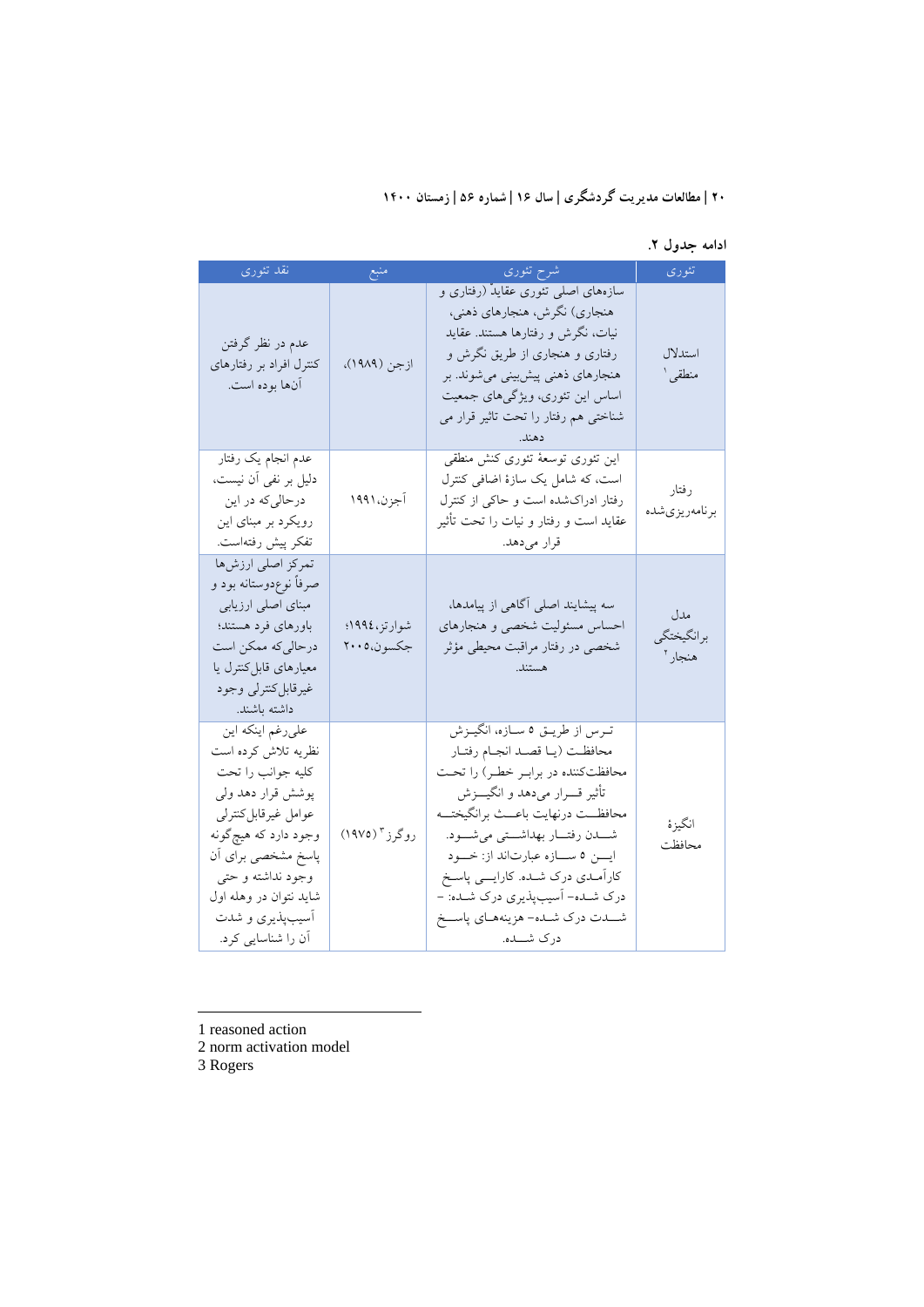#### **ادامه جدول .2**

| نقد تئوري                                                                                                                                                | منبع                                                                                                                  | شرح تئورى                                                                                                                                                                                                                         | تئوري                              |
|----------------------------------------------------------------------------------------------------------------------------------------------------------|-----------------------------------------------------------------------------------------------------------------------|-----------------------------------------------------------------------------------------------------------------------------------------------------------------------------------------------------------------------------------|------------------------------------|
| عوامل غيرقابل كنترل تا<br>حد زيادي ناديده گرفته<br>شدهاست.                                                                                               | تروپ و ليبرمن<br>(۲۰۱۰)؛ تروپ،<br>ليبرمن و<br>واكسلاك<br>$(\mathbf{Y}\boldsymbol{\cdot}\boldsymbol{\cdot}\mathbf{Y})$ | افراد بر اساس بازنمایی ذهنی خود از<br>اهداف یا اقدامات برای پیشبینی<br>فعالیتهای نزدیک خود تصمیمگیری<br>مىكنند.                                                                                                                   | نظريه سطح<br>تفسير ا               |
| انتقاد اصلی به این<br>رویکرد این است که<br>عدم تمایل به معنی نظر<br>منفي در مورد پديده<br>نیست و میتواند تحت<br>تأثير شاخص هاي<br>دیگری قرار داشته باشد. | استرن و<br>همكاران<br>(1990)<br>کیاتکاوسین و<br>هان آ (۲۰۱۷)                                                          | رفتار نوع،وستانهٔ محیطی از طریق فعال<br>شدن هنجارها رخ ميدهد. اين هنجارها<br>از سه عامل ارزشهای شخصی،<br>احساس تهدید نسبت به ارزشها و باور<br>فرد مبنی بر توانایی خود برای کاهش<br>اين تهديدها ناشي مي شوند.                      | هنجار– باور –<br>ارزش              |
|                                                                                                                                                          | وبستی"۰۰،۰۵ و<br>۲۰۱۰؛ ریان و<br>کاسیدی ۱۸، <sup>٤</sup> ۰:<br>کلودی و<br>همكاران 201.1                               | ارتباط بین باورها یا ارزشها، دلایل<br>(موافق و مخالف)، انگیزههای کلی<br>(نگرش، هنجار ذهنی و کنترل رفتاری<br>درک شده)، اهداف و نیات رفتار فرد را<br>تعیین میکند.                                                                   | استدلال<br>رفتاري                  |
| مضامين تببين كنندة<br>رفتار گردشگران از<br>حالت خطی خارج شده<br>و میتواند غیرخطی<br>باشد و کامل ترین<br>تئوری در این حوزه<br>است.                        | ليسر و همکاران<br>$(\uparrow\cdot\uparrow\uparrow)$                                                                   | محرک (بهعنوان مثال یک پیام تبلیغاتی)<br>در ارگانیسم فردی پردازش میشود<br>(بهعنوان مثال بهصورت انگیزه و<br>فعالسازی أن، تصمیمگیری یا فرأیند<br>یادگیری)، که به واکنشهای متفاوت<br>(به عنوان مثال تغییر رفتار مصرف) منجر<br>مي شود. | مكانيزم-<br>پاسخ-محرک <sup>۹</sup> |

بهصورت کلی تئوريهاي تبیینکنندة رفتار گردشگران محیط زیست را میتوان در قالب سه رویکرد مطرح کرد:

- 1 construal level theory
- 2 Kiatkawsin and Han
- 3 Westaby

- 4 Ryan and Casidy
- 5 Claudy 6 S-O-R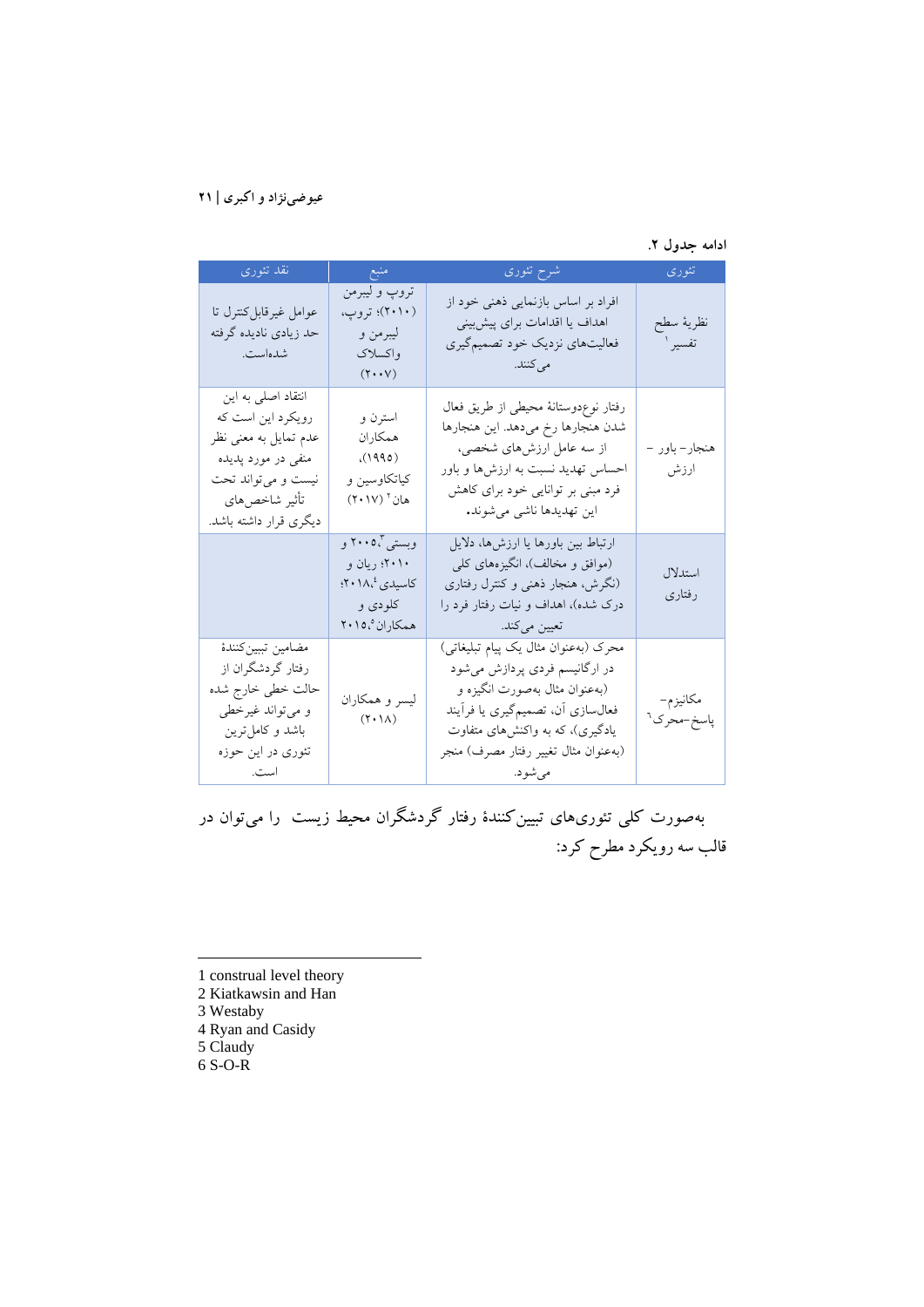، 1 .1 رویکردهاي تصمیمگیري شناختی: مانند نظریۀ رفتار برنامهریزيشده (اجزن و فیشبین ، 1998) با ویژگیهایی مانند عمدي بودن، صراحت، تحت کنترل بودن و مبتنی 2 1980؛ چن بر قاعده بودن به بهترین شکل توصیف میشود. آنها ابتدا بر روي هزینهها و مزایاي گزینههاي مختلف متمرکز میشوند و بر براساس ادراك خود بهترین گزینه را انتخاب می کنند. زیربناي نظري و پایۀ اصلي این مدل۱ها براساس تئوري تولید خانگی "است، که توسط گريبکر (1965) معرفی شد، که هنگام استفاده از این نظریهدرزمینۀ سفر، باید توجه ویژهاي به برخی عناصر تشکیلدهنده داشته باشید: تاریخ و مدت سفر، انتخاب اعضاي دستۀ سفر، انتخاب مقصد، انتخاب حملونقل و مسیر رسیدن به مقصد و انتخاب طبقۀ محل اقامت و همچنین فعالیتهای انتخاب شده (هاید و لاسر ۴ ، ۲۰۰۹؛ سولنت، دوز کار، بولدیکار ۴۰۱۶). .2 رویکردهاي تصمیمگیري عاطفی: مبتنی بر احساسات و خلقوخو و بر ویژگیهایی مانند غیرعمدي، ضمني، خودکار، انجمني و موازي متمرکز است. در مورد مدلهاي تصمیم گیري احساسی، چندین زیرشاخه وجود دارد. بهعنوان مثال، آنها ارزشها و نگرشهاي اساسی (مادریگال، ۱۹۹۵) درک خطر، درگیری و مشارکت ٔ (بوکسبرگر و همکاران، ۲۰۰۷؛ برودي و همکاران، 2011) یا شخصیت و روانشناسی (بوکسبرگر و همکاران، 2011؛ لاسر و زهرر، 2012) را برجسته میکنند. بسیاري از ویژگیهاي مارك تجاري درواقع به دامنههاي فوق میپردازد. بارنت و ووماك<sup>۷</sup> (۲۰۱۵)، گاوو و همکاران^(۲۰۱۹) و فیسنک و همکاران <sup>۹</sup> (2007) اضطراب محیطی، غرور و احساس گناه را در تبیین رفتار موثر دانستهاند. .3 رویکردهاي تصمیمگیري مشروط: با ایجاد تمایز بین رفتار عمدي و غیرعمدي، دیدگاه متفاوتی نسبت به دو رویکردقبلی ارائه میدهند، مانند آنچه در تئوري رفتار برنامهریزيشده (اجتماعی) بحث شدهاست (اجزن و درایور ۱۹۹۲٬۱). این گروه اساسا سعی می کنند رفتار را

2 Chen

- 3 Household production theory
- 4 Hyde & Laesser
- 5 Solnet, Boztug, and Dolnicar
- 6 involvement and engagement
- 7 Barnett & Womack
- 8 Gao el at
- 9 Eysenck et al
- 1010 Ajzen and Driver

<sup>1</sup> Ajzen and Fishbein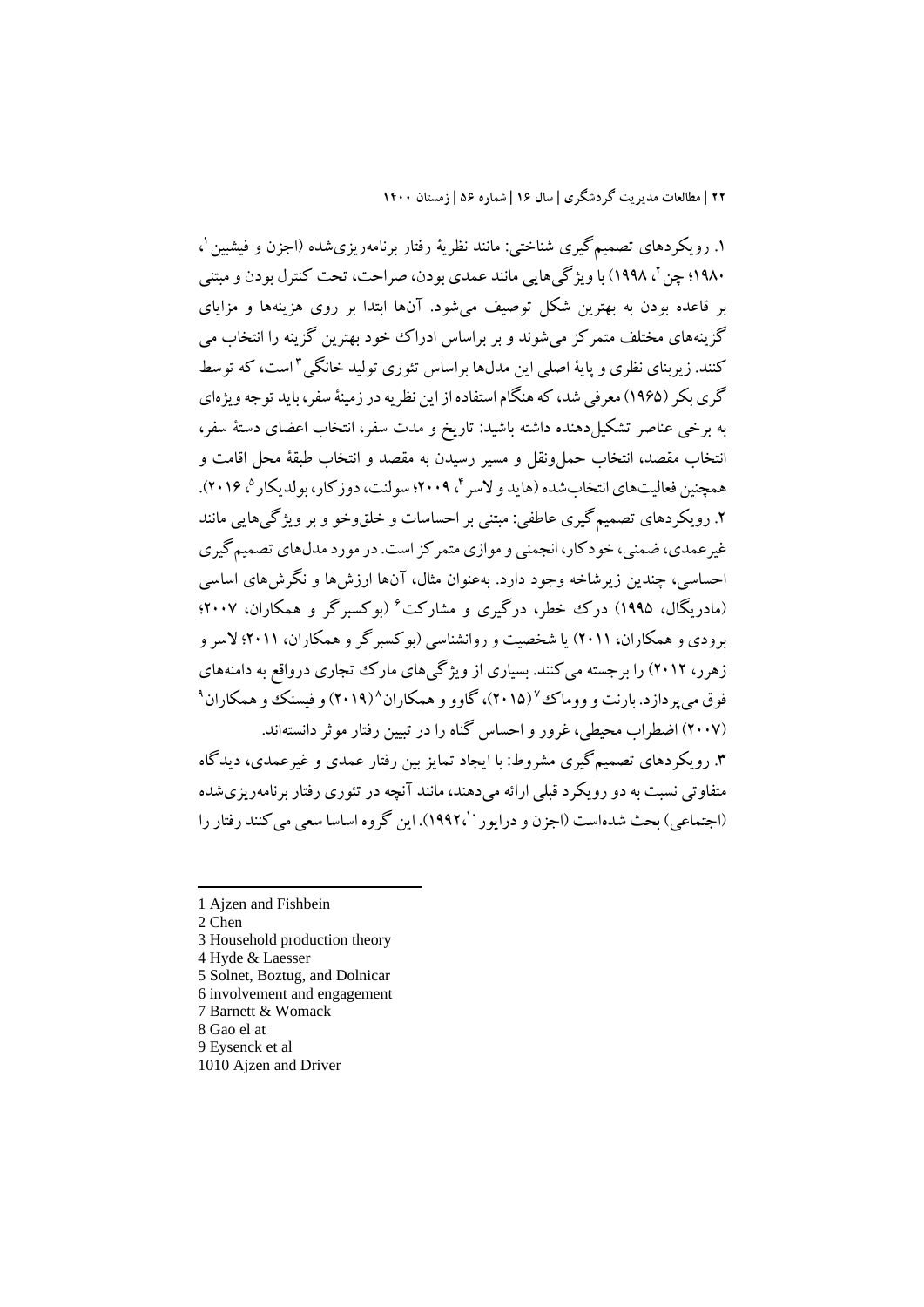درنتیجۀ نگرش توضیح دهند (آجزن و فیش بین '، ۱۹۸۰). نظریۀ پردازش دوگانه به تشریح این موضوع میپردازد که عدم قصد غالبا با عدم آگاهی یا آگاهی ناقص همراه بوده (نوگاردن، بوس و دیجکستنهویس'، ۲۰۱۱) و/ یا تکانش گری (ناگهانی) که می تواند بهعنوان یک عامل غیرآگاهانه در فرایند تصمیمگیری باشد (لاسر و دولنیکار، ۲۰۱۲). همچنین شواهدي وجود دارد که رفتار عمدي میتواند ناشی از نیازهاي غیرعمدي/ غیرآگاهانه باشد، یعنی استدلال ناخودآگاه براي یک رفتار عمديِ بیانشده و قابلمشاهده وجود دارد (تران و رالستون، 2006). این مدلها مرزها را گسترش میدهند و بهطور خاص، شامل شرایط و زمینهای می شوند که نماینده در آن تصمیم می گیرد. آنها فاکتورهای درونزا و همچنین برون سازنده تصمیمگیري را شامل میشوند (موتینیو، 1987). بهدلایل عملی، ممکن است با توجه به زمینۀ شخصی و زمینۀ سفر گروهبندي شوند (بیگرو لاسر، 2000).

با توجه به این رویکردهاي مطرحشده، پژوهش حاضر در تلاش است تا با در نظر گرفتن کلیۀ تئوريهاي تبیین کنندهاي که در حوزة رفتار گردشگران وجود دارد، ابتدا این عوامل را شناسایی کند و پس از آن، بدون در نظر گرفتن بستر و فضاي گردشگران، رفتار افراد بومی را نسبت به محیطزیست بسنجد و از طریق مقایسۀ این عوامل با یکدیگر، بتواند عوامل جدیدي را در جهت توسعۀ رفتار گردشگران نسبت به محیط زیست پیشنهاد دهد. نکتۀ قابل توجه این است که ممکن است در جهت توسعۀ رفتار افراد و گردشگران نسبت به محیط زیست تئوريهایی وجود داشته باشد که الزاما مرتبط با فضاي گردشگري نباشند، ولی اگر در مقالات گزینششده وجود داشته باشند، در تشریح بهتر نتایج پژوهش مورد استفاده قرار خواهند گرفت. نقطۀ تمایز اصلی این پژوهش در ارائۀ عوامل پیشنهادي در جهت توسعۀ رفتار گردشگران نسبت به محیط زیست است، که از طریق الگوي مقایسهاي شکل میگیرد؛ بنابراین سؤالات اصلی پژوهش را میتوان در قالب موارد زیر مطرح کرد: **-** عوامل مؤثر در پیشبینی رفتار گردشگران نسبت به محیط زیست چیست؟ **-** عوامل مؤثر در پیشبینی رفتار افراد بومی نسبت به محیط زیست چیست؟ - از مقایسۀ بخش اول و دوم چه عواملی را میتوان در جهت پیشبینی و توصیف بهتر رفتار گردشگران نسبت به محیط زیست پیشنهاد داد؟

<sup>1</sup> Ajzen and Fishbein

<sup>2</sup> Nordgren,., Bos,. and Dijksterhuis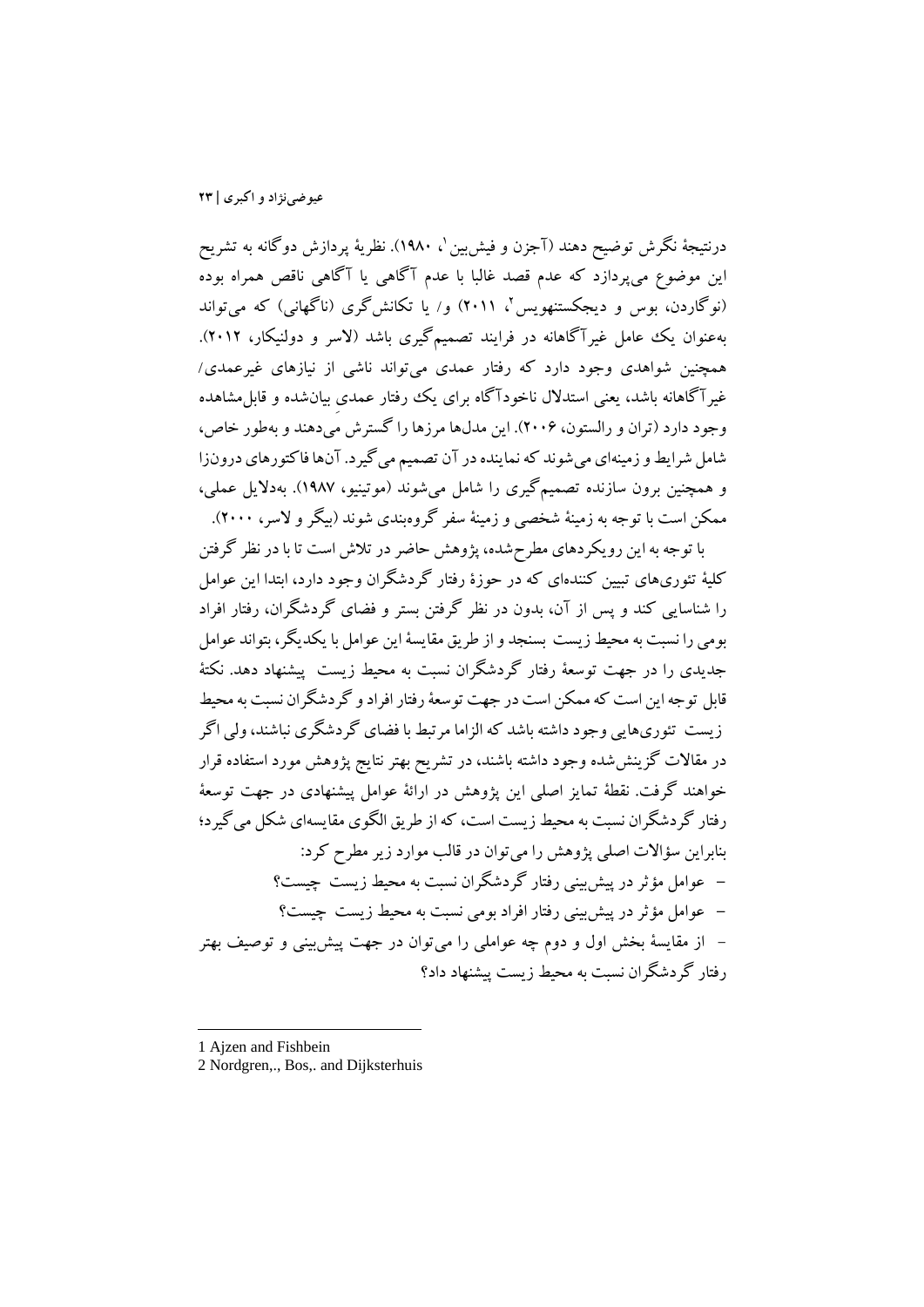**1 روش**

پژوهش حاضر، بهعنوان تحقیقی بنیادي، در پی آن است که با استفاده از روش تحقیق فراترکیب (بهعنوان متناسبترین روش مطالعۀ ثانویه از میان سایر روشهاي مربوط)، به پرسشهاي پژوهش پاسخ دهد و به اهداف این مطالعه دست پیدا کند. در روش فراترکیب، بهعنوان نسخۀ کیفی فراتحلیل، محقق با رویکردي تفسیري، تحقیقات کیفی گذشته را مجددا مورد بررسی قرار میدهد ودرنهایت، با ترکیب و تلفیق نتایج آنها، به یافتههاي جدیدي می 2019،) **<sup>2</sup>** رسد (اختر و همکاران

**مراحل سپريشده بر اساس فراترکیب**

در روش فراترکیب آگوئیر و بالتون (2014)، جهت ارزیابی مطالعات و پژوهشها و ورود به مرحلۀ تحلیل، دو معیار اساسی وجود دارد که عبارتاند از ارتباط موقتی و نقص اساسی. با توجهبه اینکه نقص اساسی عمومادر مطالعات کیفی وجود دارد، از معیار اول براي انتخاب مقالات انتخابشده استفاده شد. کلیدواژههاي انتخابی براي مقالات گزینششده شامل Proenvironmental behavior;Sustainable travel behavior;Ecofriendly Tourism; behavior بود. مبناي انتخاب مقالات هم از دو پایگاه دادة وبآفساینس و گوگل اسکالر بودهاست. وبآفساینس بهلحاظ اعتبار بالاي آن و گوگل اسکالر هم از نظر جامعیت جزو پایگاه دادههاي اصلی محسوب میشوند. بعد از جمعآوري این دو پایگاه، کلیدواژههاي انتخابی در اسکوپوس هم جستوجو شد، که سرانجام بهخاطر درصد اشتراك بالا نسبت به دو پایگاه قبلی، مبناي جمع آوري دادهها دو پایگاه اول شدند. انتخاب فرایند بر اساس توضیحات دادهشده بهشرح زیر است:

1. method 2 Akhter et al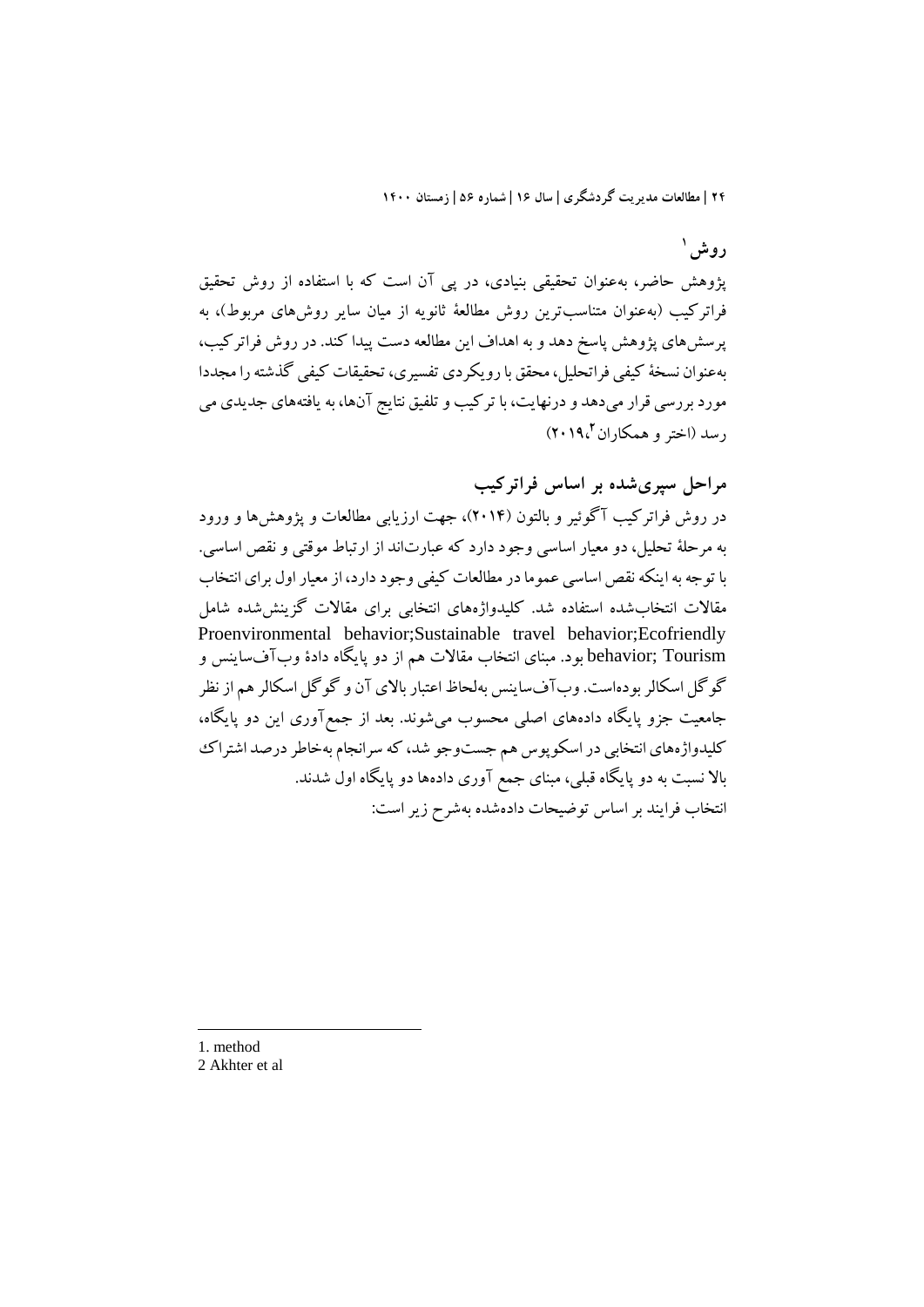

الگوی سنجش اعتبار و کیفیت تحقیقْ کالدول` است، که این نوع ارزیابی بر اساس معیارهاي اولیه و بنیادین، موضوعهاي موردنظر، گسترة مدنظر، نتایج موردنظر، مطالعات 2012،)؛ 2 مدنظر، روششناسی و اعتبار مقالات مورد سنجش قرار میگیرد (بتانی سالتیکوو بهبیان دیگر، از میان مقالاتی که واجد معیارهاي شمول بودند، که در نهایت بر مبناي وبسایت SJR 40 مقالۀ گزینششده مبناي تحلیل قرار گرفتند.

در این پژوهش، براي گردآوري و استخراج دادهها از روش «کدگذاري دستی» استفاده شدهاست. بر اساس پژوهش بتانی (2012)، مراحل کدگذاري بهشرح زیر است: تفکیک دادههاي احصاشده (مقالات) و استخراج کد از میان آنها؛ گنجاندن کدهاي فوق به دستهها بر اساس شباهت آنها با یکدیگر؛ کدگذاري مجدد؛

1 Caldwell 2 Bettany-Saltikov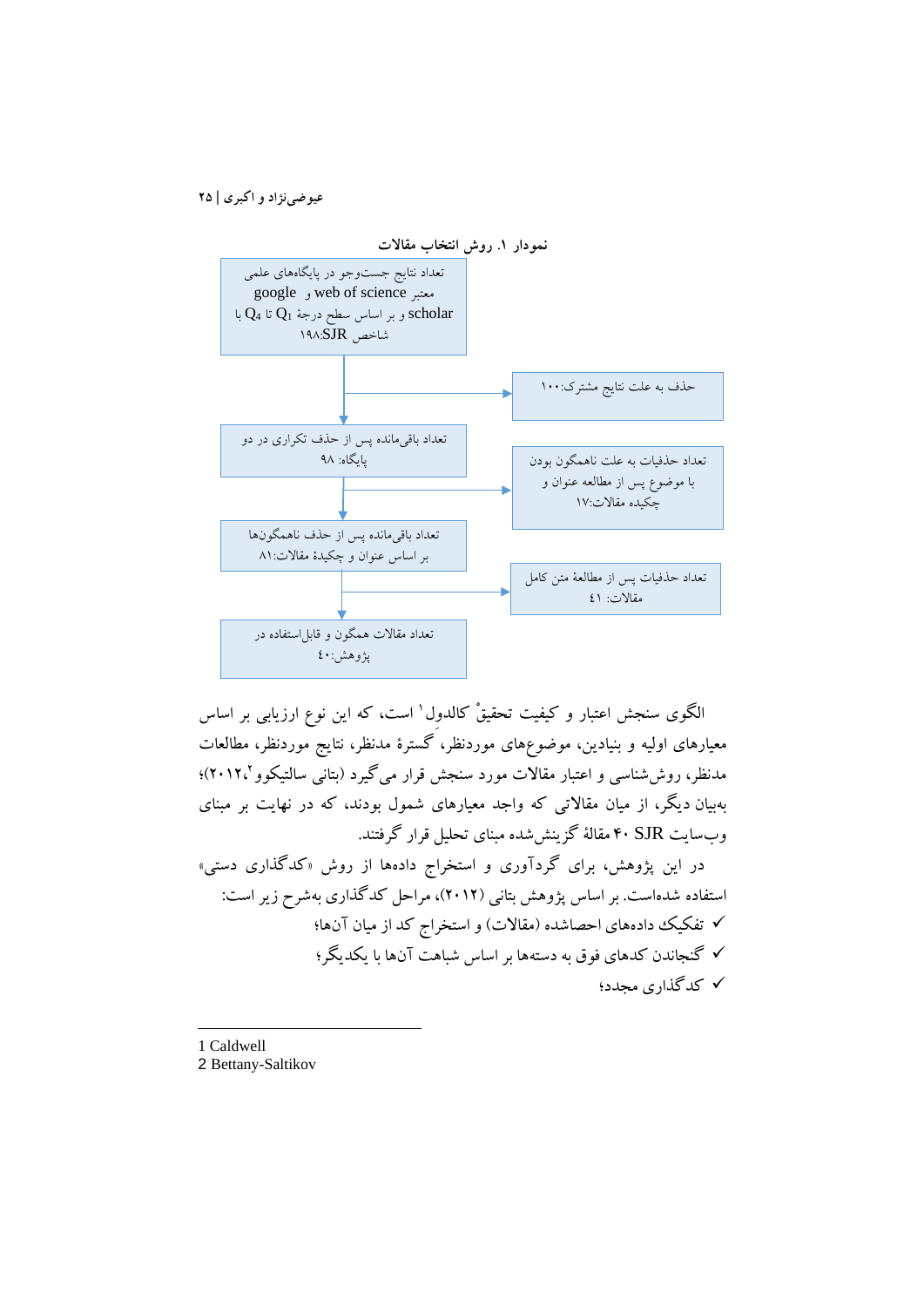دستهبندي نهایی همۀ یافتهها.

بدین منظور، هر مقاله بهصورت دقیق مورد مطالعهقرار گرفت و به هر فعالیتی که به نقش اساسی در رابطۀ گردشگران نسبت به محیط زیست اشاره کرده باشد یک کُد جداگانه تخصیص داده شد. بعد از شناسایی شاخصهاي مؤثر در گام قبلی بررسی و فعالیتهاي مرتبط با یکدیگر بهمنظور تشکیل مداخله (مضمون) گروهبندي شدند، که در انتها نیز در سه دستۀ کلی شناسایی شدند. بهمنظور اجراي مناسب فرآیند و قابلاعتماد بودن نتایج تحلیل و کدگذاري، ضریب کاپاي کوهن بهکار رفت. بدین منظور، تعدادي از مقالات بررسیشده (15 مقاله از 40 مورد) بهصورت تصادفی انتخاب شد و در اختیار یک پژوهشگر باتجربۀ دیگر قرار گرفت. در این پژوهش، ضریب کاپاي کوهن براي کدگذاري دو پژوهشگر 0/78 2010،) <sup>1</sup> بهدست آمد، که نشاندهنده پایایی بالا است (اکایر

## **یافتهها**

بر اساس مقالات گزینششده در بخش قبلی، 40 مقالۀ نهاییشده در نشریات زیر پراکنده شده بودند، که در قالب جدول 3 آورده شدهاند:

| نام مجله                                      | فراواني ذكرشده |
|-----------------------------------------------|----------------|
| Journal of Travel Research                    |                |
| Journal of Environmental Psychology           | ٩              |
| Journal of Sustainable Tourism                | ۱۲             |
| Journal of Retailing and Consumer Services    |                |
| <b>Tourism Management</b>                     | ٣              |
| Journal of Destination Marketing & Management | ۲              |
| international journal of consumer studies     |                |
| Tourism Planning & Development                |                |
| Asia Pacific Journal of Tourism Research      |                |
| Tourism Analysis                              |                |
| Journal of Outdoor Recreation and Tourism     |                |
| Resources, Conservation & Recycling           |                |

**جدول .3 فراوانی مجلات از مقالات گزینششده**

1 Akçayır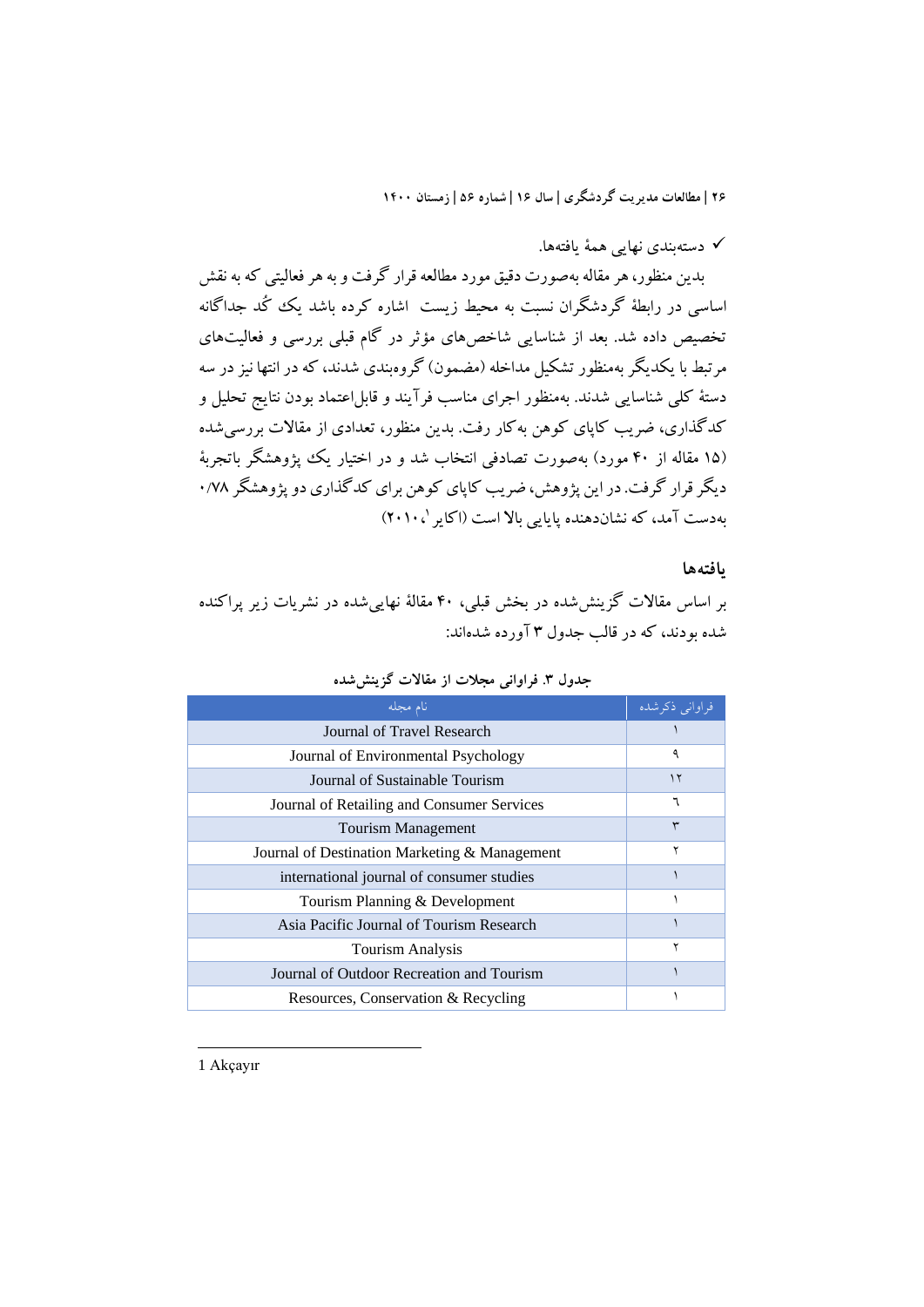بر اساس مقالات گزینششده، مقالات انتخابشده به دودستۀ کلی تقسیم شدند، که شامل رفتار کنشگران در فضاي گردشگري و در قالب مردم عادي است و تلاش شده تا از طریق پیدا کردن شکاف بین آنها، بهترین شکل نمایش داده شود؛ در بخش اول، شاخصهاي تبیینکنندة رفتار کنشگران در فضاي گردشگري بررسی شدهاست.

**بخش اول: شاخصهاي تبیینکنندة رفتار گردشگران نسبت به محیط زیست** بر اساس تئوريهاي شکلگرفته در حوزة تبیین رفتار گردشگران، شاخصهاي متعددي از آنها استخراج شدهاست، که تلاش شده بر اساس مقالات گزینششده، بهترین مضامین انتخاب شوند. لازم به ذکر است که ممکن است برخی از این تئورهاي ذکرشده الزاما در حوزة گردشگري و محیط زیست نباشند، ولی میتوانند رفتار آنها را تا حدي تشریح کنند. خروجی بر اساس این تئوريها از مبانی انتخابشده در جدول 4 آورد شده است:

| مضمون اصلى  | مضامين فرعى           | تئورىهاى پشتيبان                     | محققان                                             |
|-------------|-----------------------|--------------------------------------|----------------------------------------------------|
| كشور مقصد   | آلودگی هوا            | تئوری ارزش، عقاید،                   | وو و جنگ ' (۲۰۱۹)                                  |
| گردشگر      | اضطراب گردشگري        | هنجار، تئوري انتظار                  |                                                    |
| گردشگر      | نوستالژي گردشگري      |                                      |                                                    |
| گردشگر      | تمایل به پرداخت بیشتر |                                      |                                                    |
| كشور مبدأ – |                       |                                      | هالتمن، كاظم نيا و                                 |
| گردشگر کشور | عقايد                 | پست ماترياليسم                       | قاسمى ٢ (٢٠١٥)                                     |
| مقصد        |                       |                                      |                                                    |
| گردشگر      | نگرش                  |                                      |                                                    |
| كشور مقصد   | هويت مكان             |                                      |                                                    |
| كشور مقصد   | وابستگی مکان          | تئورى تعلق <sup>،</sup><br>(وابستگی) | رامكيسون، وايلر و                                  |
| كشور مقصد   | اثرگذاری مکان         |                                      | اسمیت <sup>۳</sup> (۲۰۱۵)، مایر<br>و فرانتز (٢٠٠٤) |
| كشور مقصد   | پیوند اجتماعی مکان    |                                      |                                                    |

**جدول .4 مضامین تببین کننده رفتار گردشگران نسبت محیط زیست**

1 Wu & jeng

- 2 Hultman;Kazmnia & ghasemi
- 3 Ramkissoon, Weiler & Smith
- 4 attachment theory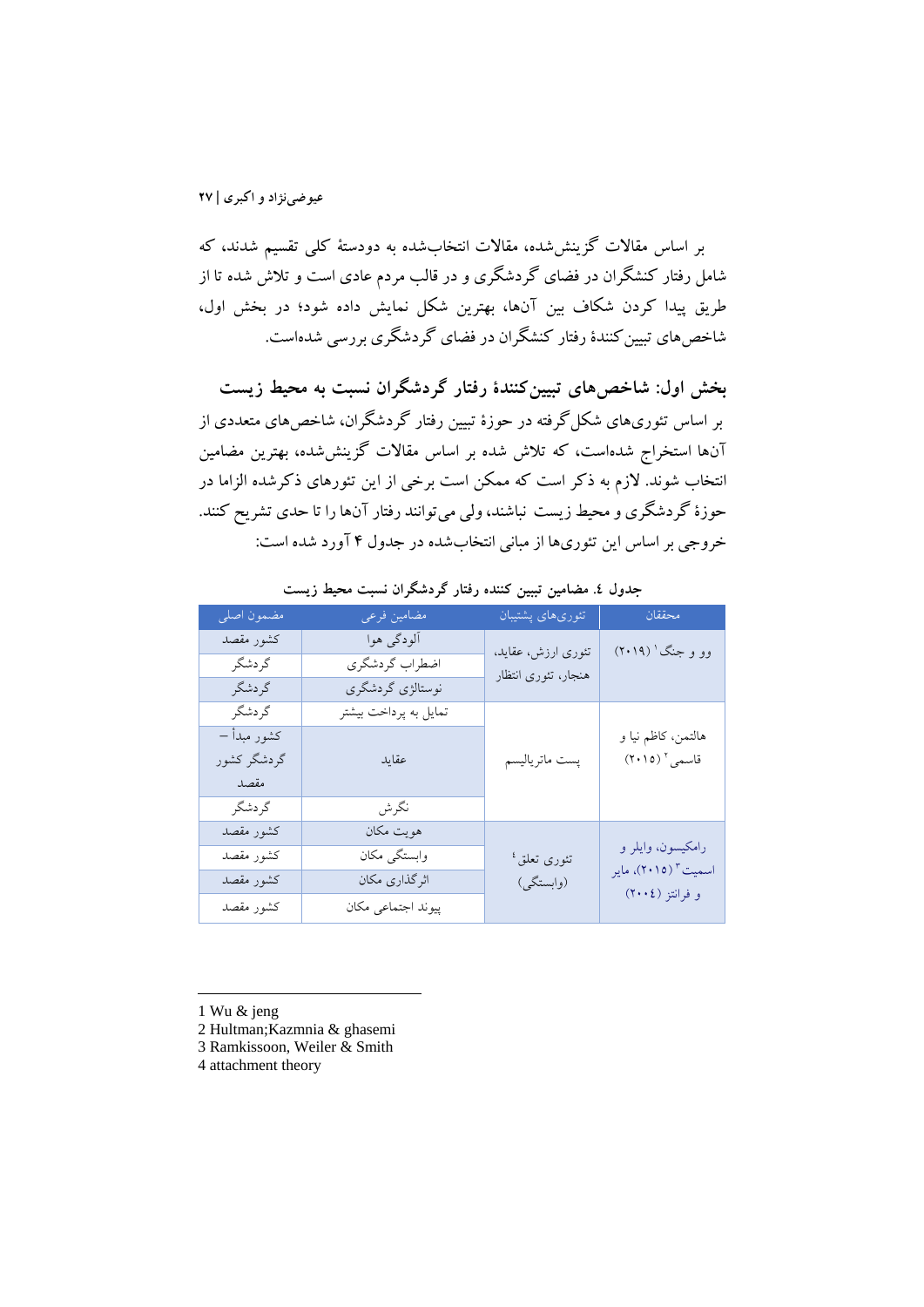**ادامه جدول .4** 

| مضمون اصلى                           | مضامين فرعى                                                                                               | تئورىهاى پشتيبان            | محققان                                                    |
|--------------------------------------|-----------------------------------------------------------------------------------------------------------|-----------------------------|-----------------------------------------------------------|
| گردشگر                               | تجربه شخصي گردشگر                                                                                         |                             |                                                           |
| گردشگر                               | دانش گردشگران                                                                                             |                             |                                                           |
| كشور<br>مبدا ــ کشور<br>مقصد         | فاصلهٔ زمانی                                                                                              |                             | چن، دای، ژو<br>همكاران ` (٢٠٢٠)؛                          |
| کشور مبدا ــ<br>كشور مقصد            | فاصلهٔ مکانی                                                                                              | تئورى سطح تفسير             | تروپ و ليبرمن آ<br>(۲۰۱۰)؛ تروپ، ليبرمن                   |
| کشور مبدا ــ<br>كشور مقصد            | فاصلهٔ اجتماعي                                                                                            |                             | و واکسلاک " (۲۰۰۷)                                        |
| کشور مبدا ــ<br>كشور مقصد            | فاصله فرضيهاي                                                                                             |                             |                                                           |
| گردشگر                               | حساسيت دركشده                                                                                             |                             |                                                           |
| گردشگر                               | شدت دركشـده                                                                                               |                             | چن و همکاران                                              |
| گر دشگر                              | پاداشهای درونــی و بیرونی                                                                                 | تئوري انگيزش                | $(Y \cdot Y \cdot)$                                       |
| گردشگر                               | ارزيابي كنار أمدن (كارأمــــدى<br>پاســــخ دركشـــــده،<br>خودکارآمــــدي درکشده و<br>هزينههاي پاسخ است.) | محافظت                      | تروپ و ليبرمن<br>(۲۰۱۰)؛ تروپ، ليبرمن<br>و واکسلاک (۲۰۰۷) |
| كشور مبدأ –                          | تغییرات کانالهای ارتباطی تعاملی                                                                           |                             | دورن، هانس و                                              |
| كشور مقصد                            | از سنتی به مجازی                                                                                          |                             | لارسن ٔ (۲۰۱۷)                                            |
| گردشگر                               | هنجارهاي شخصي                                                                                             |                             | دورن و همکاران                                            |
| گردشگر ۔کشور<br>مبدا ــ کشور<br>مقصد | ویژگیهای جمعیتی –اجتماعی                                                                                  | تئوری هنجار _<br>برانگيختگي | (۲۰۱۷)؛ کیاتکوسین و<br>هان° (۲۰۱۷)                        |

1 Chen,,Dai,,Zhu,at el

2 Trope & Liberman

 $\overline{\phantom{a}}$ 

3 Trope, Liberman, & Wakslak

4 Doran, Hanss & Larsen

5 Kiatkawsin and Han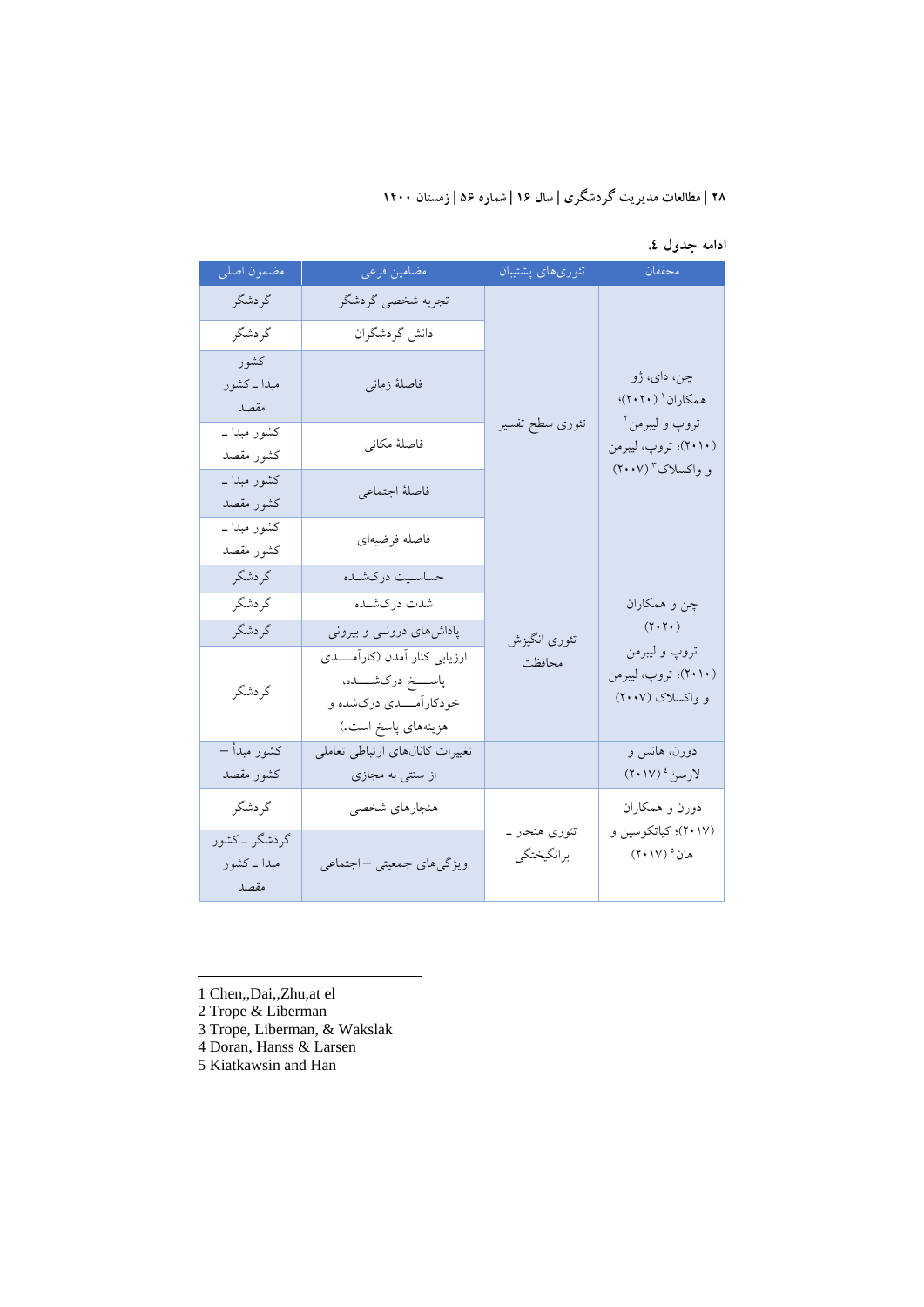## **ادامه جدول .4**

| مضمون اصلى                | مضامین فرعی                                                  | تئورىهاى پشتيبان            | محققان                                                                                              |
|---------------------------|--------------------------------------------------------------|-----------------------------|-----------------------------------------------------------------------------------------------------|
| كشور مقصد                 | هنجارهاي اجتماعي                                             | تئوری هنجار ۔<br>برانگيختگي | هان ' (٢٠١٥)؛ دوران و<br>همكاران (٢٠١٧)                                                             |
| گردشگر                    | محتوای تولیدشده گردشگر <sup>۲</sup> در<br>حمایت از محیط زیست | تئوری هنجار ۔<br>برانگيختگي | هان و همکاران<br>(۲۰۱۷)، دورن و<br>همكاران (٢٠١٧)                                                   |
| گردشگر                    | مسؤوليت پذيري محيطي                                          |                             |                                                                                                     |
| گردشگر                    | ۔<br>آگاهي محيطي                                             |                             |                                                                                                     |
| كشور مقصد                 | هنجار اجتماعي                                                | تئوری هنجار _               | هان، لي، ترانگ و                                                                                    |
| گردشگر ۔کشور<br>مبدا      | هنجار شخصي                                                   | برانگيختگي                  | همکاران ۳ (۲۰۱۸)                                                                                    |
| گردشگر                    | درگیری محتوای تولید شده در<br>حمایت از محیط                  |                             |                                                                                                     |
| کشور مبدا ــ<br>كشور مقصد | نوع ارزش (خودخواهانه،<br>نوعدوستي، زيستمحيطي)                |                             | كيم واستپچنكوا<br>(۲۰۱۹)؛ دورن و<br>همکاران (۲۰۱۵)؛ دي<br>گورت و استگ <sup>٤</sup><br>$(Y \cdot Y)$ |
| کشور مبدا ــ<br>كشور مقصد | منظر زمان (چشم نداز زمان)                                    |                             | برودراينزلر ° (٢٠١٥)                                                                                |
| گردشگر                    | خودكاراًمدي^                                                 |                             | هاسن و بوهم <sup>٦</sup><br>(۲۰۱۰)؛ دورن و                                                          |
| كشور مبدا                 | عقاید کارای جمعی <sup>۹</sup>                                |                             | همكاران (٢٠١٥)؛<br>هاسن، بوهم، دورن و<br>همكاران ٧ (٢٠١٦)                                           |

1 Han

l

- 2 User Generated Content
- 3At el Han, Lee,, Trang
- 4 De Groot & Steg
- 5 Bruderer Enzler
- 6 Hanss and Böhm
- 7 Hanss, Böhm,, Doran at el
- 8 Self-efficacy beliefs
- 9 Collective efficacy beliefs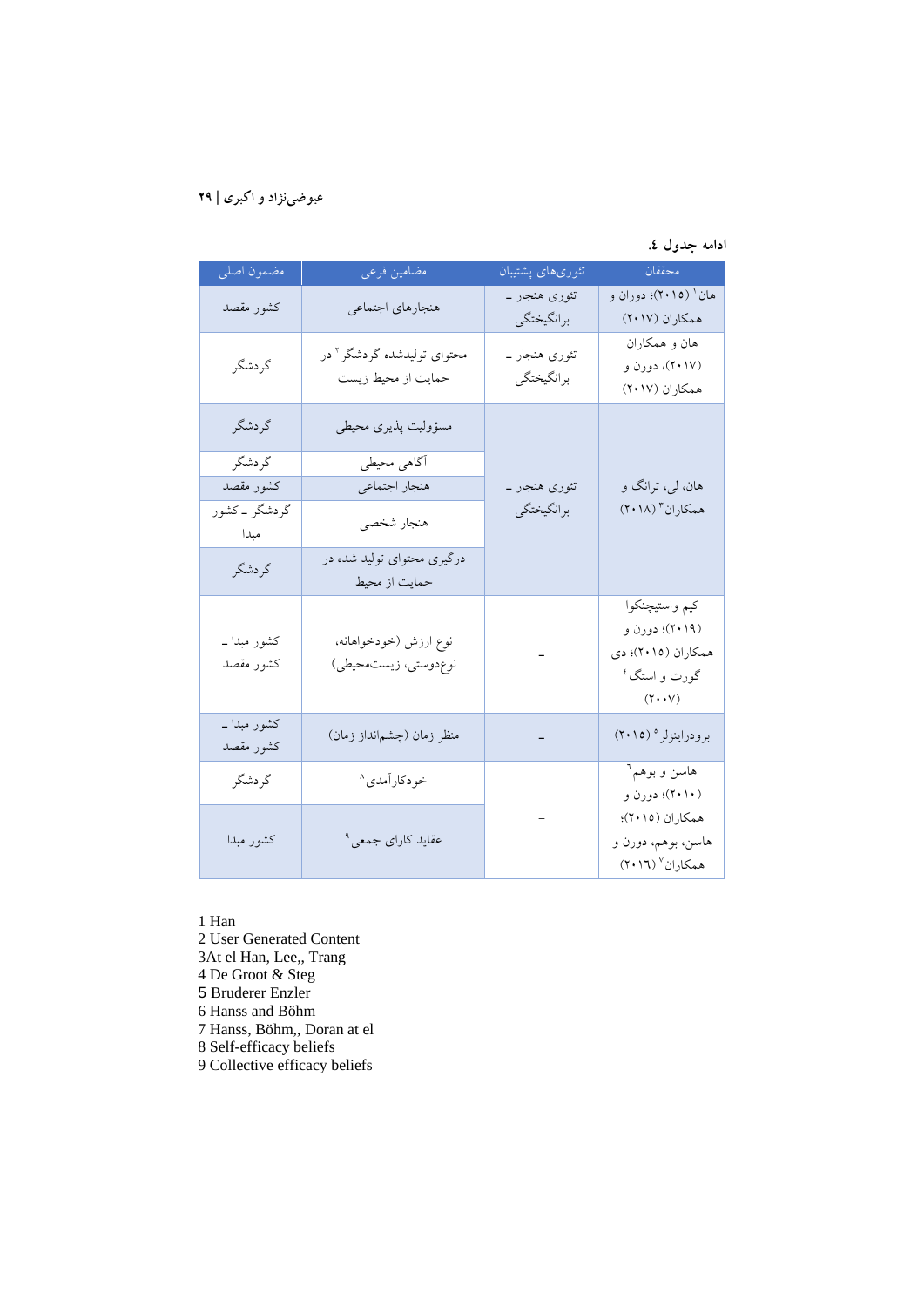**ادامه جدول .4** 

| <mark>مضمون اصل<sub>ی</sub></mark> | مضامين فرعى                   | تئورىهاى پشتيبان              | ا محققان ال                                                                                                                                                                                                                                                                                                                                                                                                                                                                                                                                                                                                 |
|------------------------------------|-------------------------------|-------------------------------|-------------------------------------------------------------------------------------------------------------------------------------------------------------------------------------------------------------------------------------------------------------------------------------------------------------------------------------------------------------------------------------------------------------------------------------------------------------------------------------------------------------------------------------------------------------------------------------------------------------|
| گردشگر                             | گردشگری شانس آخر <sup>؛</sup> | تئوری هنجار ــ باور<br>ـ ارزش | دنلي، وسدام ربيرو و<br>همکاران ۱ (۲۰۲۰)<br>ايجيلر، تاپر و پيترز <sup>۲</sup><br>(۲۰۱۰)؛ لملين،<br>دئوسن، استووارت و<br>$( \mathbf{Y} \cdot \mathbf{Y} \cdot \mathbf{Y} \cdot \mathbf{Y} \cdot \mathbf{Y} \cdot \mathbf{Y} \cdot \mathbf{Y} \cdot \mathbf{Y} \cdot \mathbf{Y} \cdot \mathbf{Y} \cdot \mathbf{Y} \cdot \mathbf{Y} \cdot \mathbf{Y} \cdot \mathbf{Y} \cdot \mathbf{Y} \cdot \mathbf{Y} \cdot \mathbf{Y} \cdot \mathbf{Y} \cdot \mathbf{Y} \cdot \mathbf{Y} \cdot \mathbf{Y} \cdot \mathbf{Y} \cdot \mathbf{Y} \cdot \mathbf{Y} \cdot \mathbf{Y} \cdot \mathbf{Y} \cdot \mathbf{Y} \cdot \math$ |
| گردشگر                             | وجدان صرفهجويي <sup>٦</sup>   |                               | هوانگ و وانگ°                                                                                                                                                                                                                                                                                                                                                                                                                                                                                                                                                                                               |
| گردشگر                             | وابستگی به طبیعت <sup>۷</sup> |                               | $(Y \cdot \Lambda)$                                                                                                                                                                                                                                                                                                                                                                                                                                                                                                                                                                                         |
| كشور مبدا                          | دینداری (ذاتی و بیرونی)       | $\equiv$                      | وانگ، وانگ، لي و ژو^<br>$(Y \cdot Y \cdot)$                                                                                                                                                                                                                                                                                                                                                                                                                                                                                                                                                                 |
| کشور مبدا ـ<br>كشور مقصد           | محيط نهادي                    | $\frac{1}{2}$                 | اوساما و همکاران <sup>۹</sup><br>$(\uparrow\cdot\uparrow\uparrow)$                                                                                                                                                                                                                                                                                                                                                                                                                                                                                                                                          |
| گردشگر                             | مادي گرايي                    |                               |                                                                                                                                                                                                                                                                                                                                                                                                                                                                                                                                                                                                             |
| گردشگر                             | عقاید سازگار با محیط زیست     | پردازش اطلاعات                | كاظم نيا، هالتمن و                                                                                                                                                                                                                                                                                                                                                                                                                                                                                                                                                                                          |
| گردشگر ۔کشور<br>مبدا               | علايق اكوتوريسم               | دوگانه                        | مستقل `` (٢٠١٦)                                                                                                                                                                                                                                                                                                                                                                                                                                                                                                                                                                                             |
| كشور مقصد                          | اطلاعات دریافتشده از مقصد     | تئورى منبع اطلاعات            | بیگر و لاسر '' (٢٠٠٤)                                                                                                                                                                                                                                                                                                                                                                                                                                                                                                                                                                                       |
| كشور مقصد                          | طبقهبندي ذهني برندهاي مقصد    |                               |                                                                                                                                                                                                                                                                                                                                                                                                                                                                                                                                                                                                             |
| گردشگر                             | مدتزمان سفر                   |                               |                                                                                                                                                                                                                                                                                                                                                                                                                                                                                                                                                                                                             |
| گردشگر                             | اندازهٔ گروه                  | تئوري استدلال                 | پودل و نيوپانه <sup>۱۲</sup>                                                                                                                                                                                                                                                                                                                                                                                                                                                                                                                                                                                |
| گردشگر                             | سن                            | منطقى                         | $(Y \cdot Y)$                                                                                                                                                                                                                                                                                                                                                                                                                                                                                                                                                                                               |
| گردشگر                             | جنسيت                         |                               |                                                                                                                                                                                                                                                                                                                                                                                                                                                                                                                                                                                                             |

1 Denley, Woosnam, Alector Ribeiro at el

2 Eijgelaar, Thaper, & Peeters

- 3 Lemelin,, Dawson, Stewart at el
- 44 last chance tourism
- 5 Huang & Wang

l

- 6 frugality consciousness;
- 7 Connectedness to nature
- 8 Wang, Wang, Li & Zhou
- 9 Usman el at
- 10 Kazmnia,Hultman and Mostaghel
- 11 Biger & laser
- 12 Poudel & Nyaupane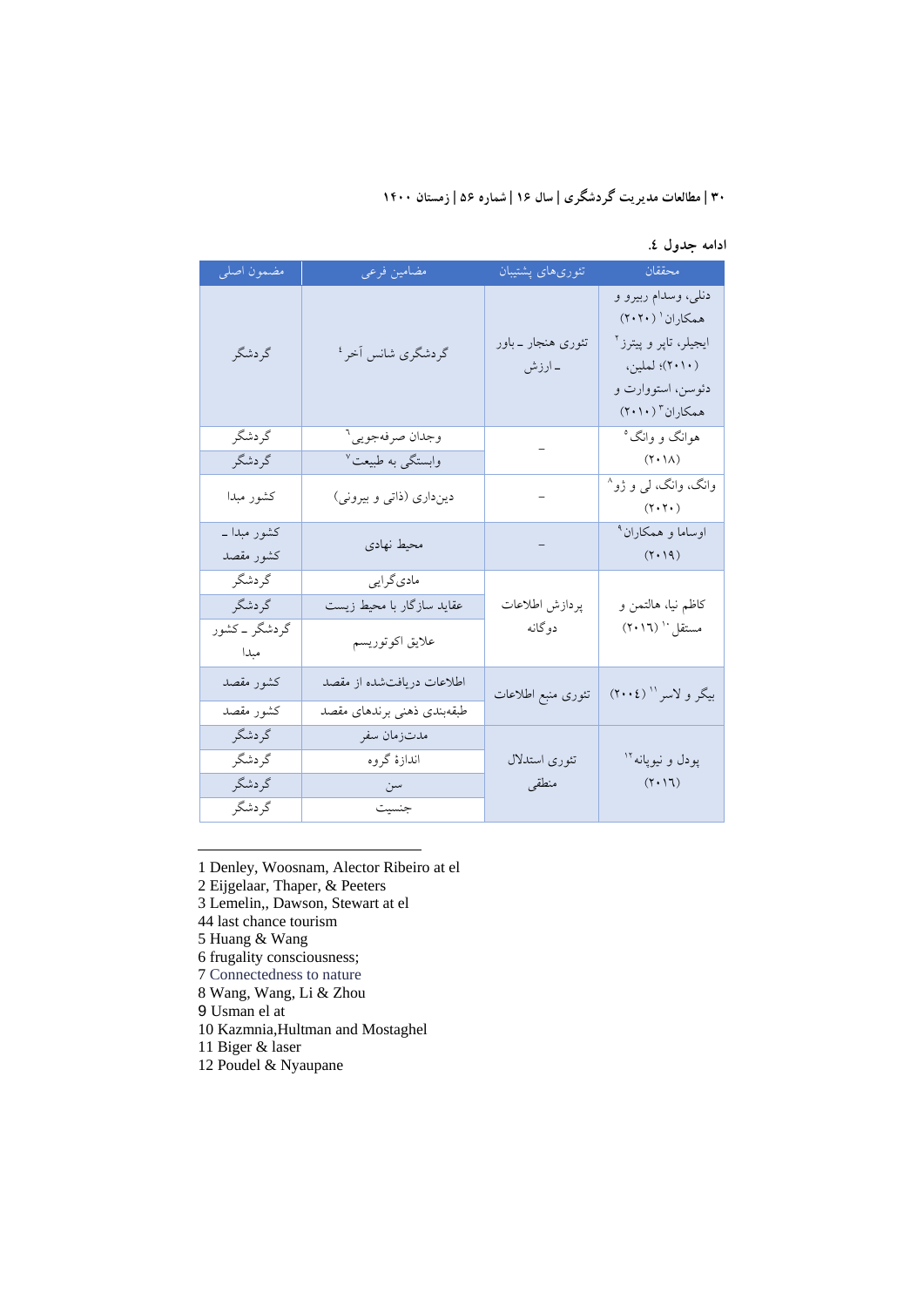|  |  | ادامه جدول ٤. |
|--|--|---------------|
|--|--|---------------|

| مضمون اصلى            | مضامين فرعى                       | تئورىهاى پشتيبان  | محققان                                                                       |
|-----------------------|-----------------------------------|-------------------|------------------------------------------------------------------------------|
| كشور مقصد             | وفادارى مقصد                      |                   |                                                                              |
| كشور مقصد             | تبلیغات توصیهای مثبت از رفتار     | تئوري هنجار-باور- | كيم واستپچنكوا ا                                                             |
|                       | حامى محيط                         | ارزش              | $(\uparrow\cdot\uparrow\uparrow)$                                            |
| گردشگر                | رفتار مسئوليت پذيرانه محيطى       |                   |                                                                              |
| كشور مقصد             | تصوير مقصد                        |                   |                                                                              |
| گردشگر                | مشوقهای مالی                      |                   | لاین، هانکس و میاو آ<br>$(\mathbf{Y}\boldsymbol{\cdot}\mathbf{1}\mathbf{V})$ |
| كشور مقصد             | مشوقهای امنیتی                    |                   |                                                                              |
| گردشگر _ کشور<br>مبدا | نگراني محيطي                      |                   |                                                                              |
| كشور مقصد             | أبوهوا محيطي                      |                   | وانگ و همکاران <sup>۳</sup>                                                  |
| گردشگر                | احساس تعهد نسبت به مقصد           |                   | $(\uparrow\cdot\uparrow\uparrow)$                                            |
| گردشگر                | نگرانیهای نوعدوستانه <sup>؛</sup> |                   |                                                                              |
| گر دشگر               | تجربيات چشم گير <sup>٦</sup>      |                   | هانت و هاربور°<br>$(\uparrow \cdot \uparrow \wedge)$                         |

**بخش دوم: تببین تئوريهاي مبنایی رفتار افراد بومی در قبال محیط زیست** در این بخش تلاش شده تا از طریق تشریح تئوريهاي مبنایی در حوزة رفتار افراد در قبال محیط زیست (سواي فضاي گردشگري)، شاخصهاي مؤثري که بتوانند در تشریح رفتار گردشگران کمککننده باشند را ارائه کرد. از اینرو، در گام اول، به استخراج تئوريها و همینطور شاخصهاي موثر در تشریح رفتار افراد در قبال محیط زیست پرداخته شدهاست. نکتۀ مهم در استخراج مضامین فرعی این است که این پژوهش صرفاً تأثیر افراد بومی را مورد بررسی قرار دادهاست. ازاینرو، در مضامین اصلی، بهصورت کلی، نقش فردْ مبنا قرار داده شدهاست.

- 1 Kim & Stepchenkova
- 2 Line, Hanks and Miao
- 3 Wang at el

- 4 Altruistic concern
- 5 Hunt & Harbor
- 6 immersive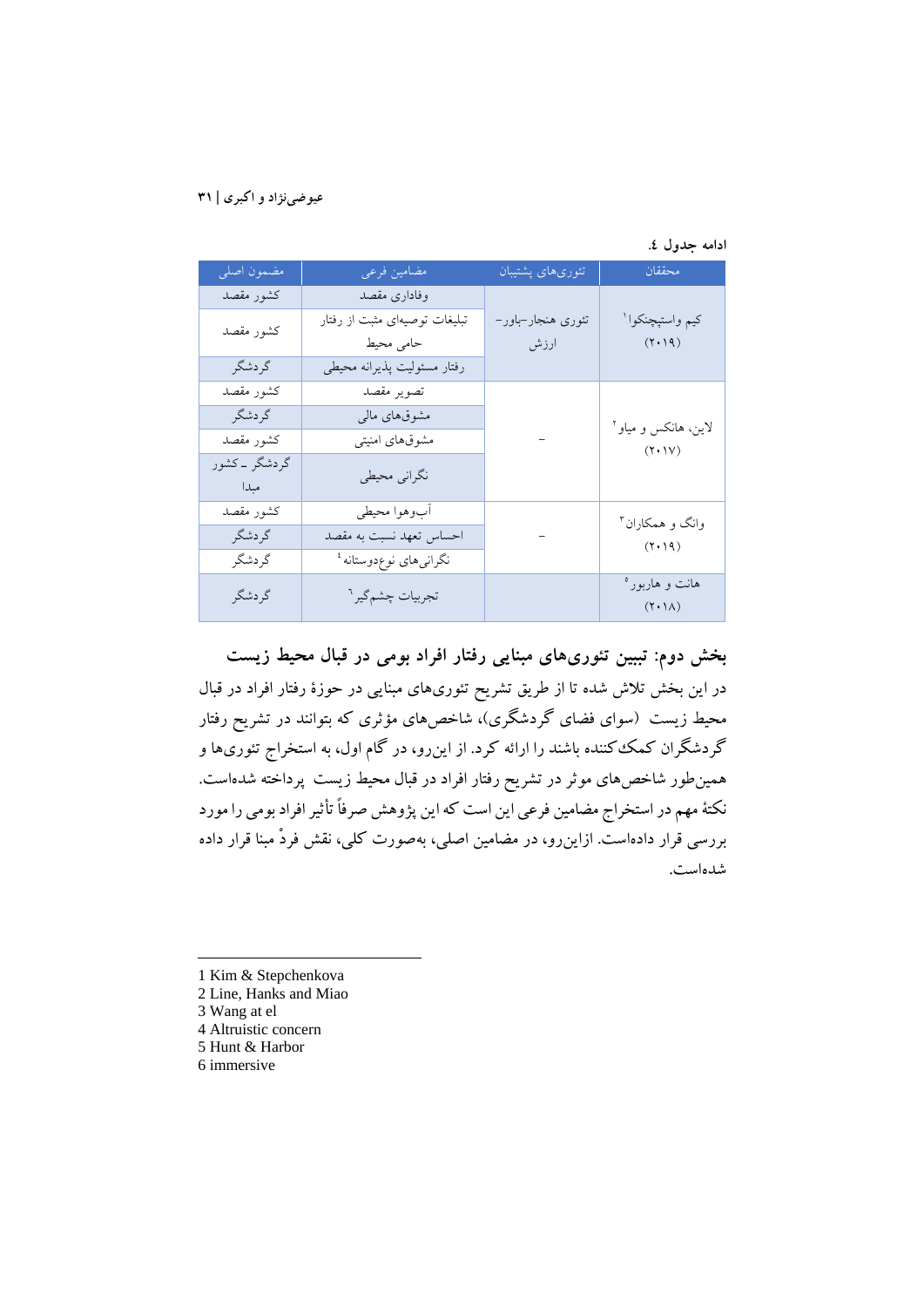| مضامین اصلی      | مضامين فرعى                                      | تئوریهای مبنایی             | محقق                                                                                        |
|------------------|--------------------------------------------------|-----------------------------|---------------------------------------------------------------------------------------------|
| افراد            | نگرش                                             |                             |                                                                                             |
| كشور مبدأ        | منبع كنترل                                       |                             |                                                                                             |
| افراد            | مسئوليت پذيري اشخاص                              | تئوري استدلال               | كولموس و اجيمن ا                                                                            |
| افراد            | فاكتورهاي شخصي                                   | منطقى                       | $(Y \cdot Y)$                                                                               |
| كشور مبدأ        | فاكتورهاى موقعيتي                                |                             |                                                                                             |
| افراد            | دانش موضوع                                       |                             |                                                                                             |
| كشور مبدأ– افراد | نگرش و ارزشها؛ امکانات برای<br>رفتار محيط زيستى؛ | مدل رفتار محيط              |                                                                                             |
| افراد            | مشوقهاى رفتارى                                   | زیست ی                      | فیتکائو و کسل ٔ (۱۹۸۱)                                                                      |
| افراد            | پیامدهای ادراکشده در مورد رفتار<br>محيط زيستي    |                             |                                                                                             |
| افراد            | دانش دربارة طبيعت                                | الگوي انگيزه ـ              | تورگرسن و الاندر                                                                            |
| افراد            | اطلاعات كاربردى                                  | توانايي ــ فرصت ــ<br>رفتار | (1990)                                                                                      |
| كشور مبدا        | موقعیت مکانی                                     |                             | کورالیز و برنگر (۲۰۰۰)؛                                                                     |
| كشور مبدا        | تعلق مكانى                                       |                             | ویلیامز و واسک (۲۰۰۳)                                                                       |
| كشور مبدا        | سرمايه اجتماعي                                   | اعتماد اجتماعي              | پانتام (۱۳۸۰)                                                                               |
| كشور مبدا        | اهمیت رسانهٔ در اطلاعرسانی                       | نظرية<br>برجستهسازي         | سورین و تانکارد،۱۹۹۹                                                                        |
| افراد            | عوامل نگرشى                                      |                             |                                                                                             |
| كشور مبدأ        | عادت و راهرفت                                    |                             | $(\operatorname{{\mathsf{Y}}}\boldsymbol{\cdot}\boldsymbol{\cdot}\boldsymbol{\cdot})$ استرن |
| كشور مبدأ        | عوامل زمینهای                                    | $\sim$                      |                                                                                             |
| افراد            | عوامل شخصي                                       |                             |                                                                                             |
| كشور مبدأ        | رسانهها                                          | نظريهٔ پرورش<br>(كاشت)      | گربنر (١٩٩٦)                                                                                |

**جدول .5 مضامین تبیینکننده رفتار کنشگران (افراد بومی) نسبت محیط زیست**

1 Kollmuss & Agyeman

2 Fietkau & kessel

3 Thøgersen& olander

4 stern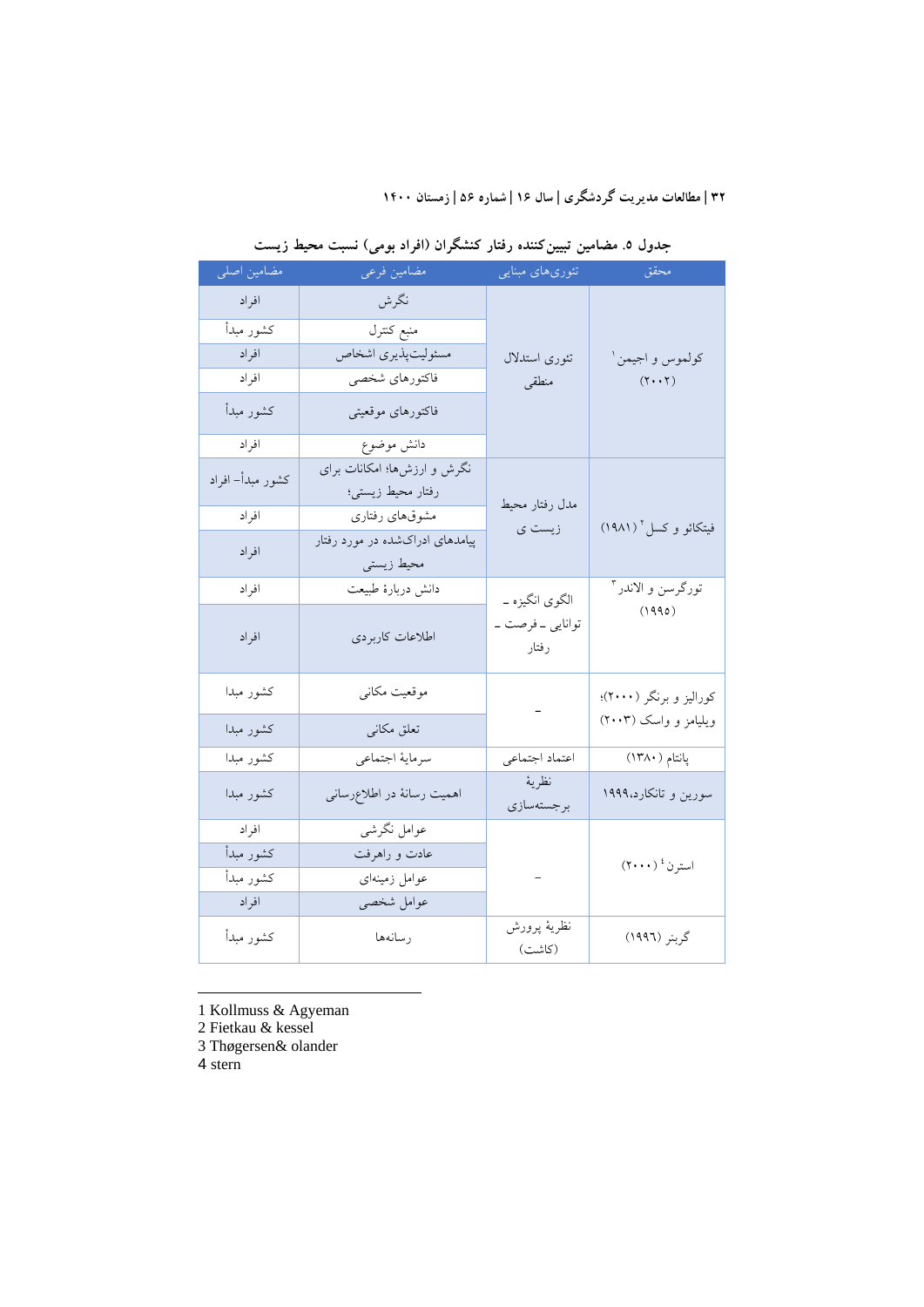#### **ادامه جدول .5**

| مضامین اصلی        | مضامین فرعی                                            | تئورىهاى مبنايي                              | محقق                                                         |
|--------------------|--------------------------------------------------------|----------------------------------------------|--------------------------------------------------------------|
| افراد              | ارزيابي فايده (سود جمعي و<br>شخصی) و کاهش هزینههای عمل | نظريۀ مبادله و<br>منافع                      | لابل (۲۰۰۲)                                                  |
| افراد              | برچسب در راستای محیط زیست ۳                            |                                              | کریمانی و اکشای <sup>آ</sup>                                 |
| افراد              | نگرش نسبت به محصول                                     | تئوري سيگنال                                 | (۲۰۰۰)، داربی و کارنی <sup>۲</sup><br>(19V <sup>2</sup> )    |
| كشور مبدا          | شانس و سرنوشت                                          | تئوري قلمرو                                  | نوپر، كيزر، بولدر ديجك<br>و همکاران <sup>؛</sup> (۲۰۱٤)      |
| كشور مبدا          | قدرتهاي خارجي (دولت و<br>شركت)                         | كترل                                         |                                                              |
| افراد              | عوامل فردى                                             | تئوري<br>بازدارندگی ــ<br>تسهيل <sup>٦</sup> | کوراليز و برنگوئر °<br>$(7 \cdots)$                          |
| كشور مبدا          | عوامل موقعيتى                                          |                                              |                                                              |
| افراد              | اضطراب محيطي                                           | تئوری خود<br>تناقض ``_ نظريه<br>كنترل توجه   | بارنت و ووماک <sup>۷</sup>                                   |
| افراد              | غرور                                                   |                                              | (۲۰۱۵)؛ گاو و همکاران^<br>(۲۰۱۹)؛ فیسنک و<br>همکاران۹ (۲۰۰۷) |
| افراد              | گناه                                                   |                                              |                                                              |
| افراد ــ کشور مبدا | استفاده از اینترنت                                     |                                              | لئو، هانگ و تنگ''                                            |
| افراد _کشور مبدا   | تهديدات ألودگي محيطي دركشده                            |                                              | $(Y \cdot Y)$                                                |
| افراد              | دانش محیطی                                             |                                              |                                                              |

با توجه به تئوريهاي مطرحشده میتوان به بررسی این نکته پرداخت که عموما تبیین رفتار گردشگران بر اساس تئوريهاي مطرحشده سواي مقصد مدنظر است و استفاده از شاخصهاي تأثیرگذار روي مقصد ادراكشده میتواند تعدیلکننده مناسبی بهحساب آید.

- 1 Kirmani and Akshay
- 2 Darby and Karni
- 3 Eco-label trust
- 4 Nopper, Keizer, Bolderdijk at el
- 5 Corraliza andBerenguer
- 6 Inhibition-facilitation theory
- 7 Barnett & Womack
- 8 Gao el at

- 9 Eysenck et al
- 10 self-discrepancy
- 11 Liu, Hun and Teng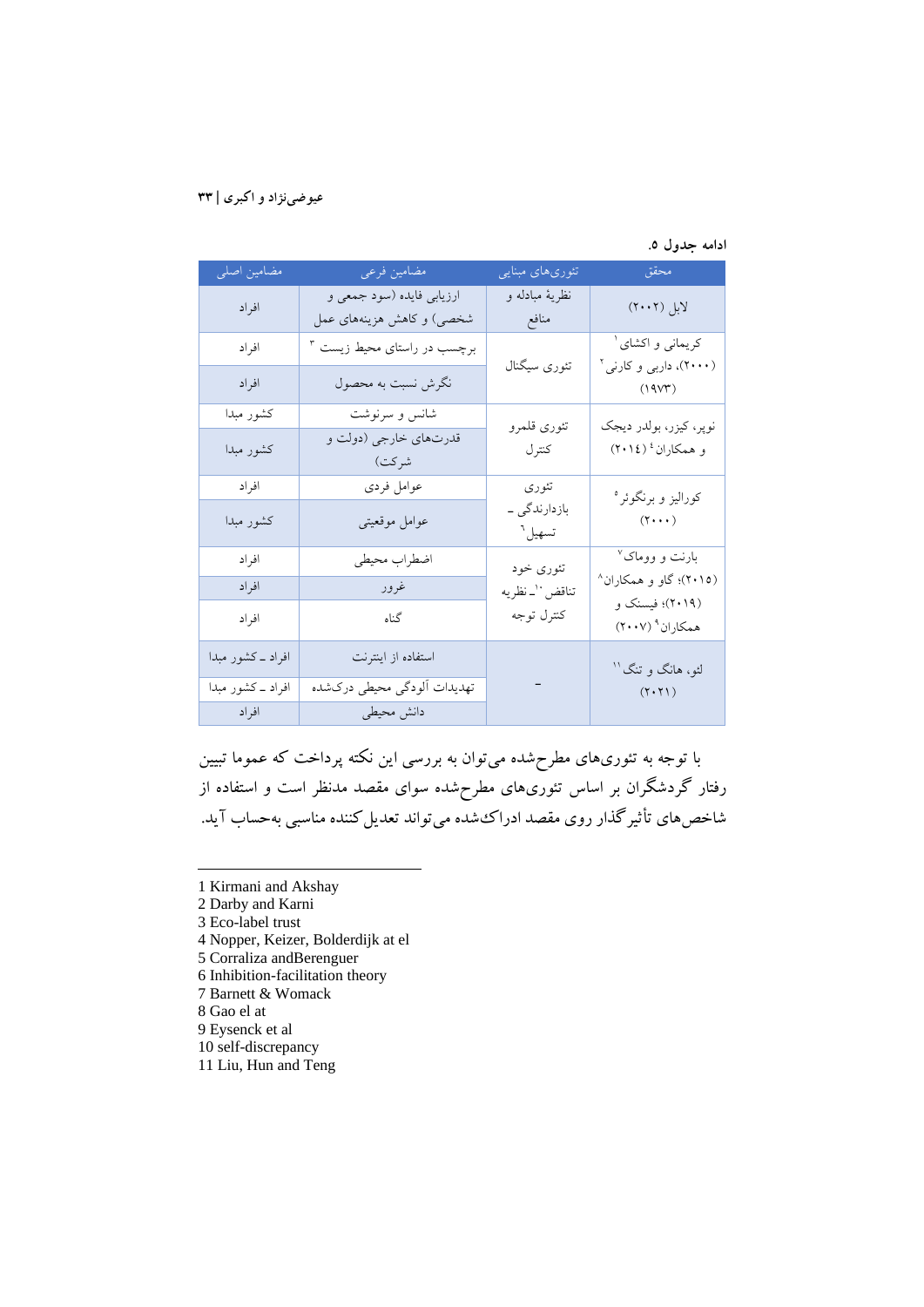**بحث**

در این پژوهش، در راستاي دستیابی به تبیین رفتار گردشگران نسبت به محیط زیست، بر اساس مقالات گزینششده (40 مقاله)، نهایتا با توجه به محتواي مقالات انتخابی، رفتارها براي تبیین در دو دسته تقسیمبندي شدند که دستۀ اول شامل تبیین رفتار گردشگران نسبت به محیط زیست بود و در دستۀ دوم، سواي گردشگران، رفتار افراد بومی نسبت به محیط بررسی شد. با توجه به هدف پژوهش حاضر که به دنبال تبیین رفتار گردشگران است، مبناي مضامین اصلی تحقیق بر اساس گروه اول بود که در فضاي گردشگران مورد بحث بودهاست. بر اساس پژوهشهایی همانند لاین و همکاران (2017) و کاظمنیا و همکاران (2017)، مبناي تبیین رفتار کنشگران نسبت به محیط زیست میتواند در طیفی از کشور مبدا، کشور مقصد و خود نیّات رفتاري گردشگر باشد. ازاینرو، بر اساس این فضا، مضامین اصلی را میتوان در قالب موارد زیر مطرح کرد: کشور مبدا (شهر یا استان) ـ کشور مقصد (شهر، استان)ـ گردشگر (فرد). بهعبارتدیگر، مضامین تبیینکنندة رفتار گردشگران نمیتواند غیر از این سه دسته مضمون کلی باشد. با توجه به تئوريهاي مطرحشدهدر بخش اول میتوان استنباط کرد که عموما درآغاز، تئوريهاي مطرحشده (ناهماهنگی شناختی، استدلال دركشده، هنجار، باور، ارزش و ...) بر فرد گردشگر متمرکز بودند، یعنی تناقضاتی که فرد در بافت هاي نهادي با آن مواجه میشد میتوانست نوع رفتار آنها را تبیین کند. از اینرو، در ابتداي تئوريهاي مطرحشده، نقش باورها و نگرش گردشگران در اولویت بود و کمکم نقش محیطهاي مقصد نیز مطرح شد (رامکیسنون و همکاران،۲۰۱۲؛ رامکینسون و ماووندو ' و ۲۰۱۵). درنتیجه، تلاش کردند تا بتوانند از طریق تئوريهاي جدیدتر این رابطه را بهتر تشریح کنند. نمودار .1 سه جزء اصلی رفتار گردشگران را نشان میدهد

1 Ramkissoon & Mavondo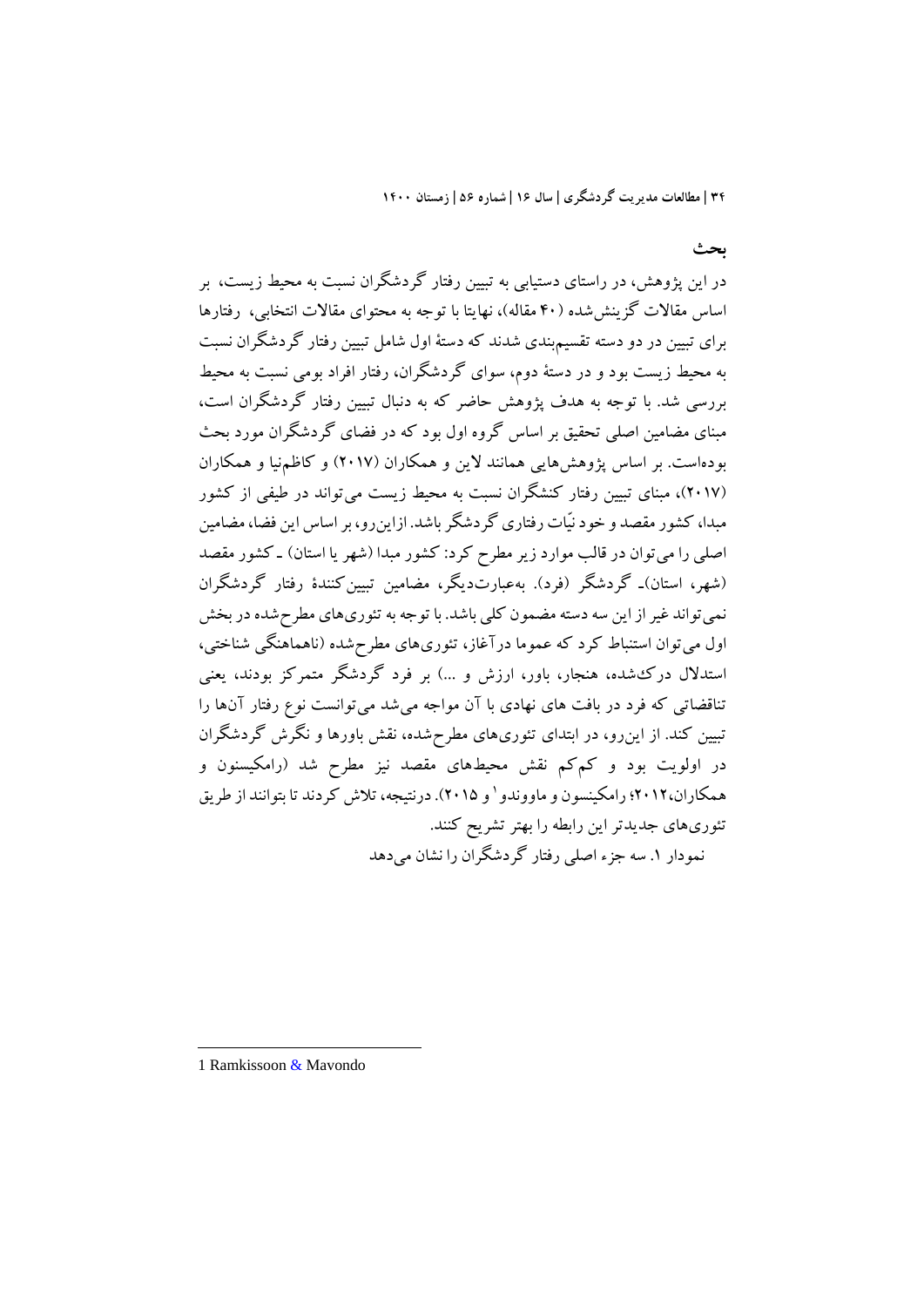

منبع: دورن و همکاران (2017)؛ کیاتکوسین و هان (2017)؛ لاین و همکاران2017،؛ کاظم نیا و همکاران (2016)

بر اساس نمودار ۲، مضامین تبیین کنندهٔ رفتار گردشگران بر اساس تئوريهاي متعددي مورد بررسی قرار گرفت، که تمرکز اصلی محققان عموماً بر خود نیات رفتاري گردشگران بودهاست. حال بر اساس جدول شمارهٔ ۵، که در آن شاخصهای کلی نسبت به رفتار افراد در قبال محیط زیست مورد بررسی قرار گرفتهاست، دو نکته قابل ذکر است: ۱. تئوریهای تبیین کنندهٔ رفتار کنشگران نسبت به محیط زیست ۲. مضامین شناسایی شده در خصوص رفتار کنشگران نسبت به محیط زیست. ازاینرو، بر اساس این تئوريها، مضامین دیگري در کنار عوامل شناساییشده گردشگران نسبت به محیط زیست میتواند رفتار گردشگران را مورد بررسی قرار دهد. لذا محققان از طریق مقایسۀ این تئوريها و بهدنبال آن، مضامین شناساییشده تلاش کردند که ابعاد جدیدي از شاخصهاي تبیینکنندة رفتار گردشگران را مورد بررسی قرار دهند، که از طریق مقایسۀ دو جدول 4 و 5 به دست آمده است: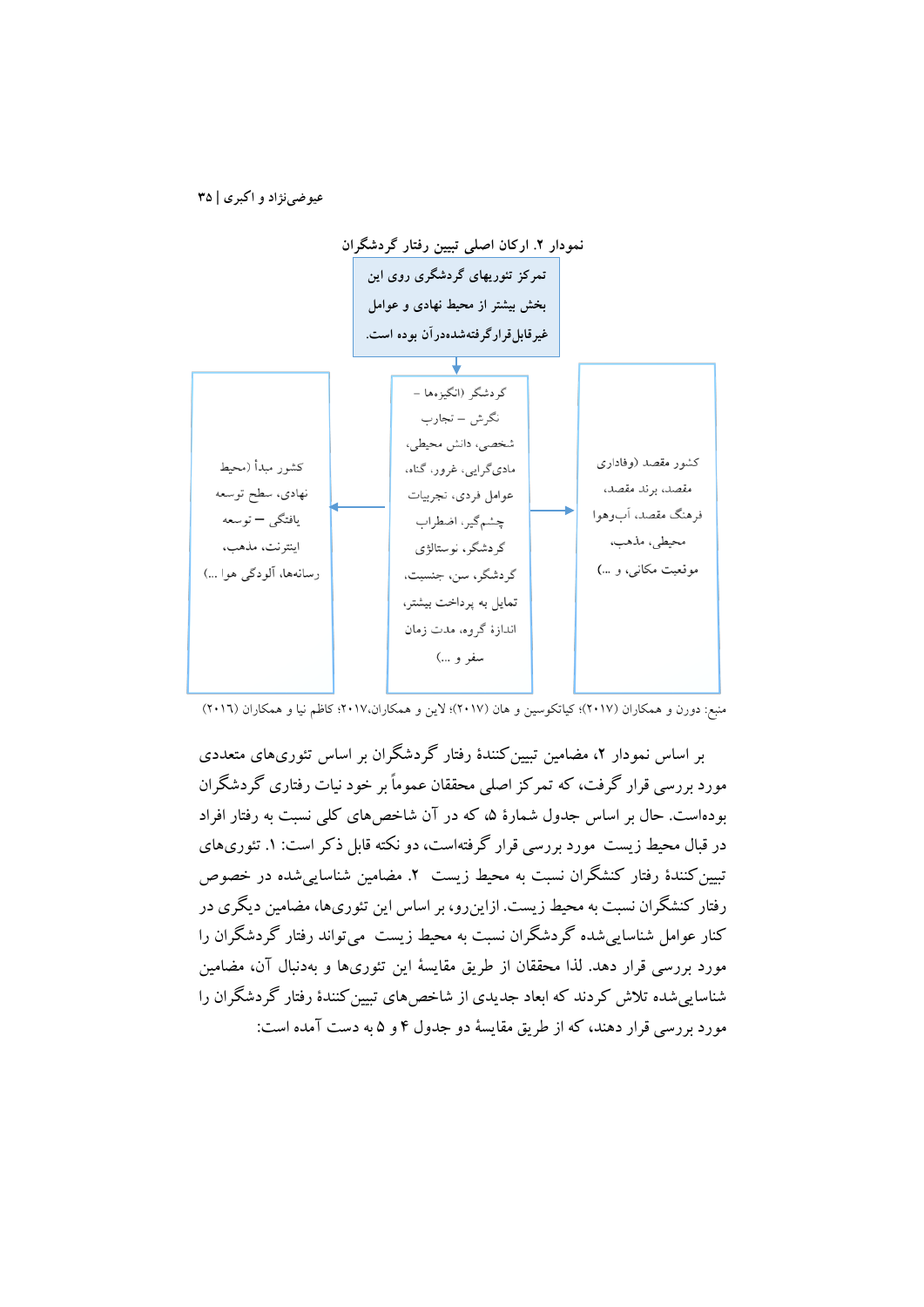| تبیین رفتار افراد در قبال محیط زیست | تبيين كنندة رفتار كردشگران |                             |
|-------------------------------------|----------------------------|-----------------------------|
| (جدول ٥)                            | در قبال محیط زیست          | مفاهيم                      |
|                                     | (جدول ٤)                   |                             |
|                                     |                            | تعلق مکان (وابستگی مکان،    |
|                                     | ✓                          | هويت مكان، اثر گذارى مكان و |
|                                     |                            | پیوند اجتماعی مکان)         |
| ✓                                   | ✓                          | ماديگرايي                   |
|                                     |                            | أبوهواي محيطي               |
| ✓                                   | ***                        | نقش رسانه در اطلاع رسانى    |
|                                     | $\checkmark$               | ویژگیهای جمعیتشناختی (سن    |
|                                     |                            | و جنسیت)                    |
| ✓                                   | ✓                          | دانش محيطي                  |
| ✓                                   | ✓                          | اضطراب گردشگري              |
|                                     |                            | نوستالژي گردشگري            |
| ✓                                   | ***                        | عادتها                      |
| ✓                                   | ***                        | سرماية اجتماعي              |
| ✓                                   | $\checkmark$               | هنجارهاي اجتماعي            |
| $\checkmark$                        | ✓                          | محيط نهادي                  |
|                                     | ✓                          | دینداری                     |
|                                     | ***                        | عوامل غيرقابل كنترل خارجي   |
|                                     |                            | (دولت)                      |
|                                     | ***                        | شانس وتصادف                 |
|                                     | ***'                       | اعتماد اجتماعي              |

**جدول .6 مقایسۀ مضامین تبیینکنندة رفتار گردشگران و عموم مردم نسبت به محیط زیست**

.1 موارد ستارهدار از جمله مضامینی هستند که درفضاي گردشگري توسط محققان بررسی نشدهاند.

بر اساس خروجی مقایسۀ دو دسته از پژوهشها، نهایتا مواردي که بهصورت ستاره در جدول 6 مشخص شدهاند شناسایی شدند. این مضامین عبارتاند از: نقش رسانه، عادتها، سرمایه اجتماعی، نقش دولت، اعتماد اجتماعی، شانس و تصادف. درنتیجه، بر اساس موارد مطرحشده، شکافهاي پژوهش که میتواند تبیینکنندة رفتار محیطی گردشگران باشد در قالب موارد زیر جاي میگیرد: تشخیص اینکه پایداري رفتار مصرف خصوصی نهتنها تحت تأثیر ادراك- نگرش- عقاید فرد قرار میگیرد، بلکه ادراك مصرفکنندگان در مورد عوامل خارجی غیرقابلکنترل مانند نقشهاي دولتها و کسبوکارها و همچنین درك در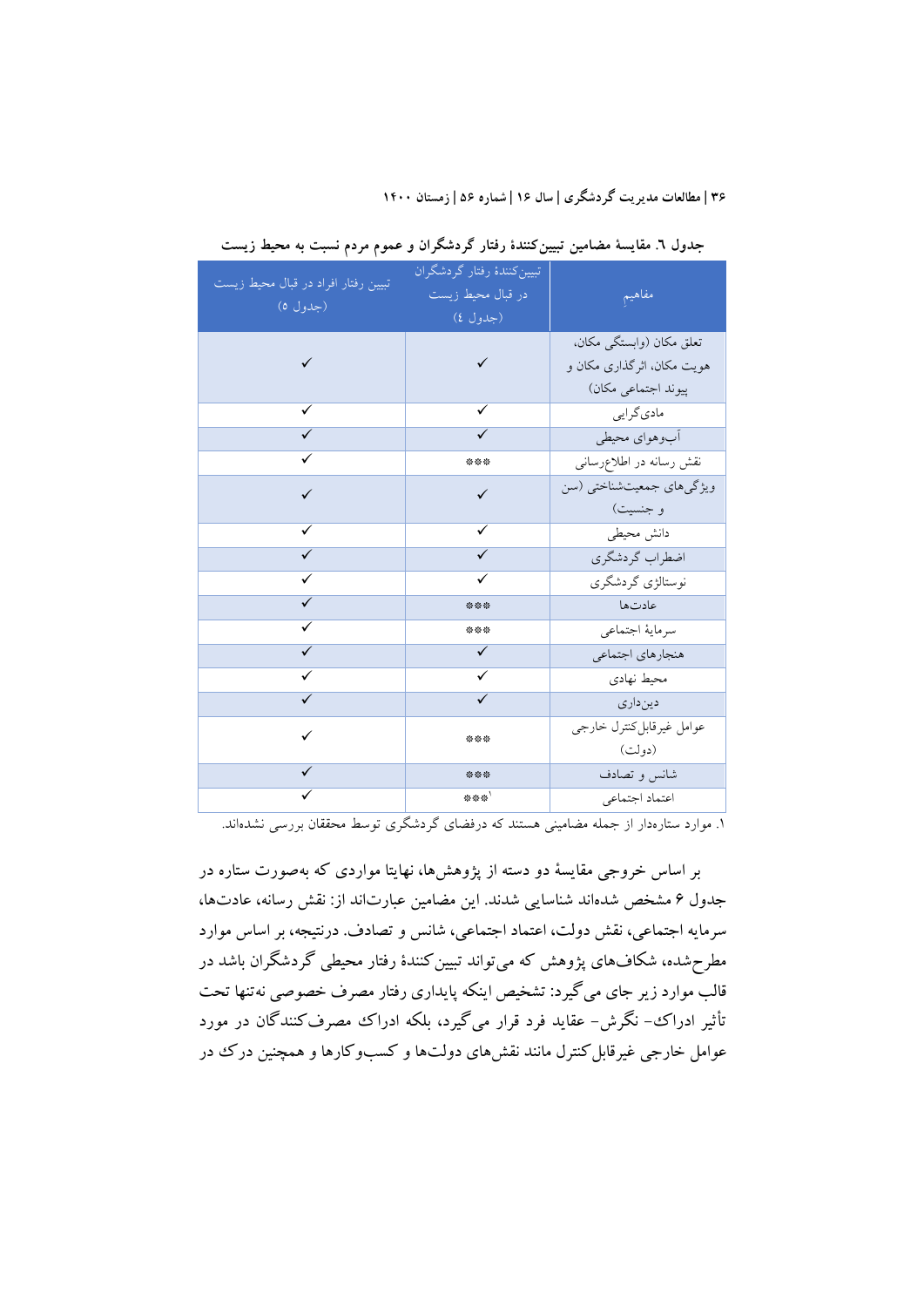مورد عوامل شانس / سرنوشت (بهعنوانمثال خدایان سبز) میتوانند از شکافهاي حاضردر تبیین رفتار گردشگران باشند؛ درحالیکه، این شکافها در مقایسه با مجموعۀ گستردة تحقیقات متمرکز بر رابطۀ بین تمایلات محیطی داخلی (بهعنوان مثال، خودکارآمدي، اثربخشی دركشدة مصرفکننده، کنترل محیطی دركشده و مکان کنترل محیطی داخلی) 2014،). از طرف دیگر، نقش عادتهاي <sup>1</sup> بهوفور بررسی شدهاند (کالا مس و همکاران عمومی مردم و سرمایههاي اجتماعی میتواند در آن جامعه نقش بهسزایی در واکنش مردم نسبت به محیط زیست داشته باشد.

# **نتیجهگیري**

در این بخش، محققان تلاش کردند تا از طریق دستهبندي مقالات در فضاي گردشگري و فضاي عمومی بتوانند عواملی که میتواند رفتار گردشگران را بهصورت بهتري تشریح کند شناسایی کنند. بر اساس تئورهاي مطرحشده در بخش مبانی نظري، عوامل متعددي در پیشبینی رفتار گردشگران آورده شدهاست، ولی محققان در این پژوهش تلاش کردهاند تا از طریق مقایسۀ پژوهشهاي انجامشده در خصوص رفتار گردشگران و مردم بومی نسبت به محیط زیست بتوانند شکافهاي اصلی را شناسایی کنند و عوامل جدیدي در جهت بهبود رفتار گردشگران ارائه دهند. در بخش اول، تبیین شاخصهاي رفتار گردشگران را میتوان در سه دستۀ کلی تقسیمبندي کرد، که شامل خود گردشگر، کشور مبدا و کشور مقصد میشود. در بخش گردشگر با مضامینی نظیر انگیزهها ـ نگرش ـ تجارب شخصی، دانش محیطی، ماديگرایی، غرور، گناه، عوامل فردي، تجربیات چشمگیر، اضطراب گردشگر، نوستالژي گردشگر، سن، جنسیت، اندازة گروه، درگیري محتواي تولیدشدة کاربر در حمایت از محیطو ... بودهاست. در بخش عوامل مربوط به کشور مبدا و مقصد، شاخصهاي متعددي مورد بررسی قرار گرفت، که میتوان به مضامینی از قبیل موقعیتهاي مکانی، تعلق مکانی، وفاداري مقصد، مذهب، آبوهواي محیطی اشاره کرد. پژوهشهاي بیشماري نقش رابطۀ بین تمایلات محیطی داخلی (بهعنوان مثال، خودکارآمدي، اثربخشی دركشدة مصرفکننده، کنترل محیطی دركشده و مکان کنترل محیطی داخلی) را مورد بررسی قرار دادهاند، که میتوان به هان و همکاران (2017)، چن و همکاران (2019) و رامکیسنون و

<sup>1</sup> Kalamas el at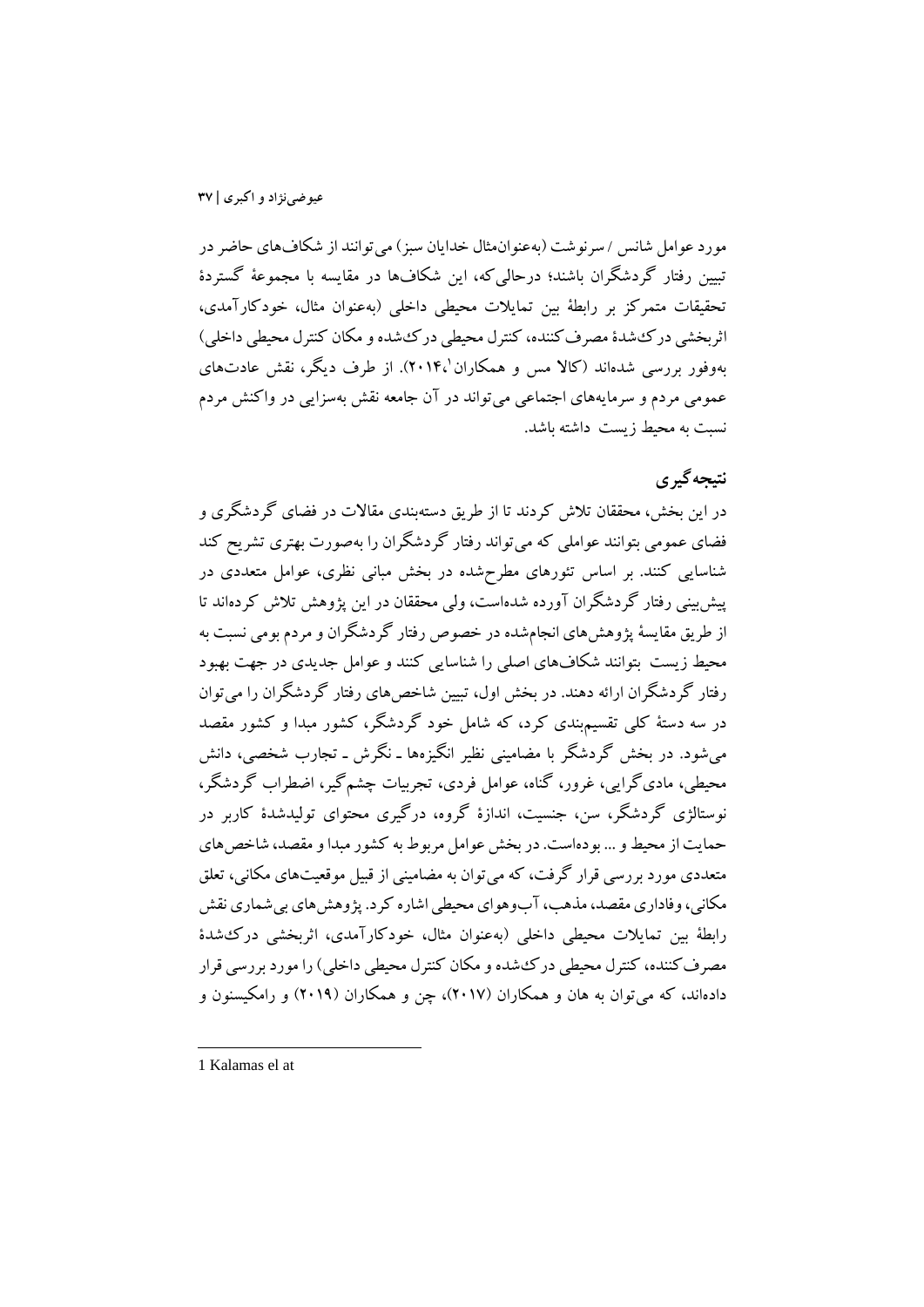همکاران (2013) اشاره کرد. با توجه به مقایسۀ پژوهشهاي انجامشده در دو حوزة گردشگري و کنشگران عمومی نسبت به محیط پیشنهاد میشود که در راستاي بهبود فعالیتهاي گردشگران در راستاي محیط زیست، باید سه آیتم را مورد توجه قرار دهند: موقعیت کشور خود، موقعیت کشور مقصد، انگیزهها و تجارب خود گردشگر؛ با توجه به موقعیت کشورهاي مقصد باید به شاخصهاي متعددي مانند محیط نهادي توجه کنند. درواقع محیط نهادي بر اساس اقتصاد کشورها تعریف میشود و محیط نهادي قوي عموما بهلحاظ توسعهیافتگی در سطح بالا قرار دارد و بلعکس، که این موضوع میتواند در تبیین رفتار گردشگران نسبت به محیط تاثیرگذارباشد. فضایی که گردشگران در آن قرار میگیرند می تواند بسیاري از رفتارهاي افراد را تفسیر کند. ازطرفی، شاخص دیگر میتواند نقش مذهب باشد، که در نوع سلایق و نگرش مردم نسبت به محیط تاثیر بگذارد. در کنار این موارد، موقعیت سنی، تحصیلات و تجارب قبلی گردشگران هم از متغیرهاي تأثیرگذار است، که میتواند براساس گروههاي مختلف متفاوت باشد.

محدودیت اصلی پژوهش حاضر را میتوان گسترده بودن حوزة بحث دانست، که تئوريهاي متعددي تلاش کردهاند رفتار کنشگران را نسبت به محیط زیست مورد بررسی قرار دهند. لذا محقق بهناچار تلاش کرده تا از طریق جدا کردن آنها بتواند پوشش بهتري به موضوع بدهد. همچنین مبناي اصلی پژوهش حاضر مقالات سطح بالاي علمی بود، که ممکن است بهخاطر رد کردن پایاننامهها و کتابها، شاخصهایی نادیده گرفته شدهباشند.

پیشنهاد میشود که بر مبناي تئوريهایی مانند تئوري کنترل، تئوري سیگنال و ،... که رفتار افراد را نسبت به محیط زیست در فضاي بومی مورد بررسی قرار میدهند، وارد فضاي گردشگري شد و بتوان مضامین جدیدي از رفتار گردشگران را تبیین کرد. ازطرفی، پیشنهاد میشود محققان در پژوهشهاي آتی تاثیر نقش دولت و نوع اقتصاد کشورها بر گردشگران را بررسی کنند. همچنین پیشنهاد می شود که از طریق مقایسههای تئوریهای تبیین کنندهٔ گردشگران و همینطور عموم مردم بتوانند مضامین جدیدي که تبیینکنندة رفتار افراد ب اشد را شناسایی کنند؛ نهایتا پیشنهاد میشودد که با توجه به اثربخشی بالاي رسانههاي اطلاعاتی، میزان تأثیر نوع رسانه را بر رفتار گردشگران مورد بررسی قرار دهند.

> **تعارض منافع** تعارض منافع ندارم.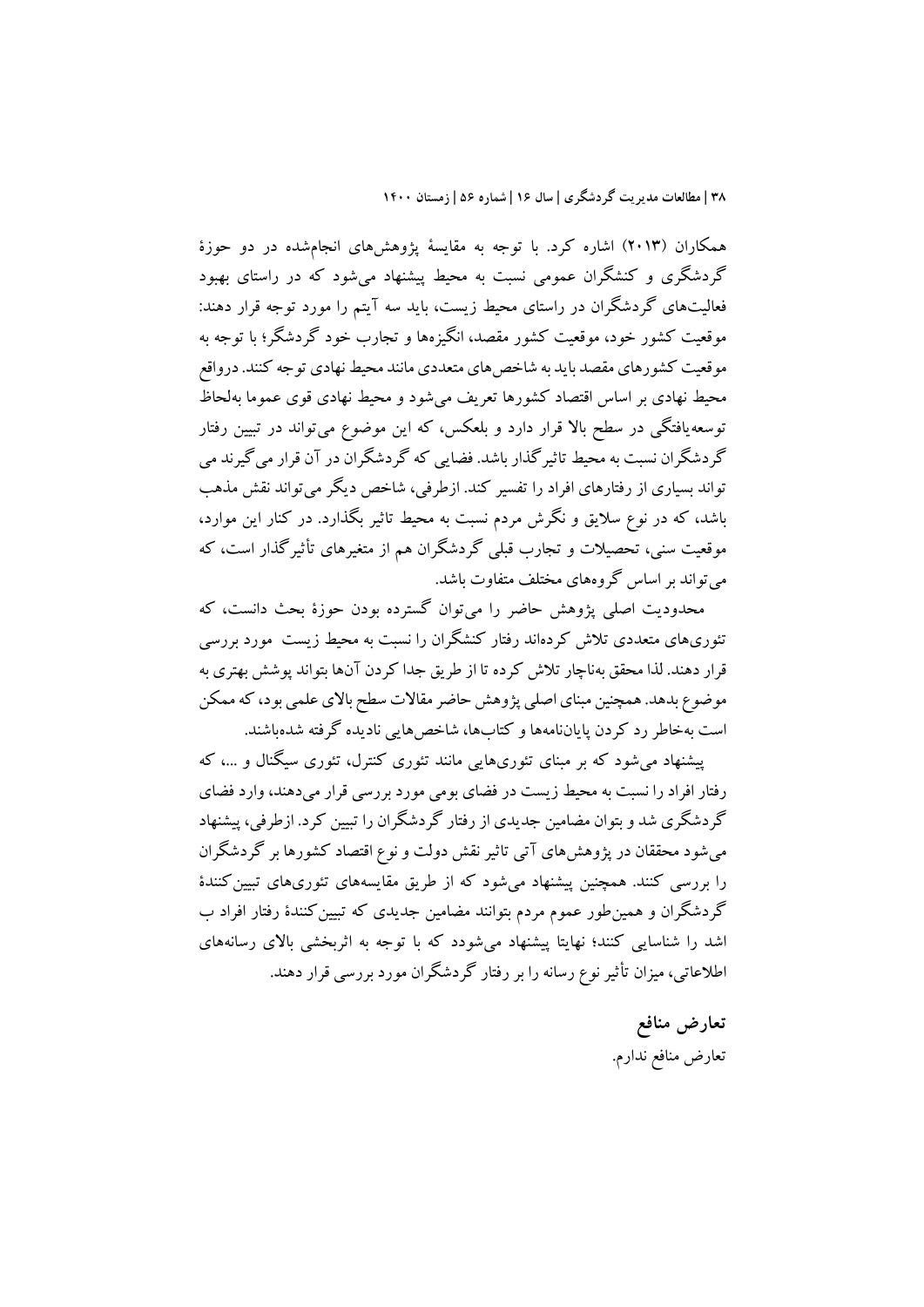**سپاسگزاري** در انجام و چاپ این پژوهش از هیچ گونه حمایت مالی بهره گرفته نشدهاست.

**ORCID**<br>Salman Eivazinezhad

https:// **orcid.org/0000-0002-0927-4871** Mohsen Akbari **https:// orcid.org/0000-0003-1884-6656**

#### **References**

- Ajzen, I. 1991: The Theory of Planned Behavior, Organizational Behavior and Human Decision Processes, [online]. 50(2). Available at: http://www.sciencedirect.com.
- Ajzen, I. and Driver, B.L. (1992), "Application of the theory of planned behaviour to leisure choice", *Journal of Leisure Research*, Vol. 24(3), 207- 215.
- Ajzen, I. and Fishbein,M. (1980), Understanding Attitudes and Predicting Social Behaviour, Prentice Hall, Englewood Cliffs, NJ.
- Akhter, S., Pauyo, T., & Khan, M. (2019). What Is the Difference Between a Systematic Review and a Meta-analysis?. In Basic Methods Handbook for Clinical Orthopaedic Research (pp. 331-342). *Springer*, Berlin, Heidelberg.
- Ateljevic, I. (2020). Transforming the (tourism) world for good and (re)generating the potential new normal. Tourism Geographies, 22(3), 467–475.
- Ballantyne, R., Packer, J., & Hughes, K. (2009). Tourists' support for conservation.
- Bettany-Saltikov, J. (2012). How to do a systematic literature review in nursing: a step-by-step guide: *McGraw*-*Hill Education*.
- Bianchi, R. V., & de Man, F. (2020). Tourism, inclusive growth and decent work: A political economy critique. Journal of Sustainable Tourism.
- Chen,F.,Dai,S.,Zhu,Y.,Xu,H. (2020). Will concerns for ski tourism promote pro-environmental behaviour? An implication of protection motivation<br>theory, international iournal of tourism research, theory, international Volume22, Issue3,Pages 303-313
- Claudy, M.C., Garcia, R., O'Driscoll, A., 2015. Consumer resistance to innovation—A behavioral reasoning perspective. J. Acad. Mark. Sci. 43 (4), 528–544.
- Cole, S., & Eriksson, J. (2010). Tourism and human rights. In S. Cole & N. Morgan (Eds.), Tourism and inequality: Problems and prospects (pp. 107– 125). CABI.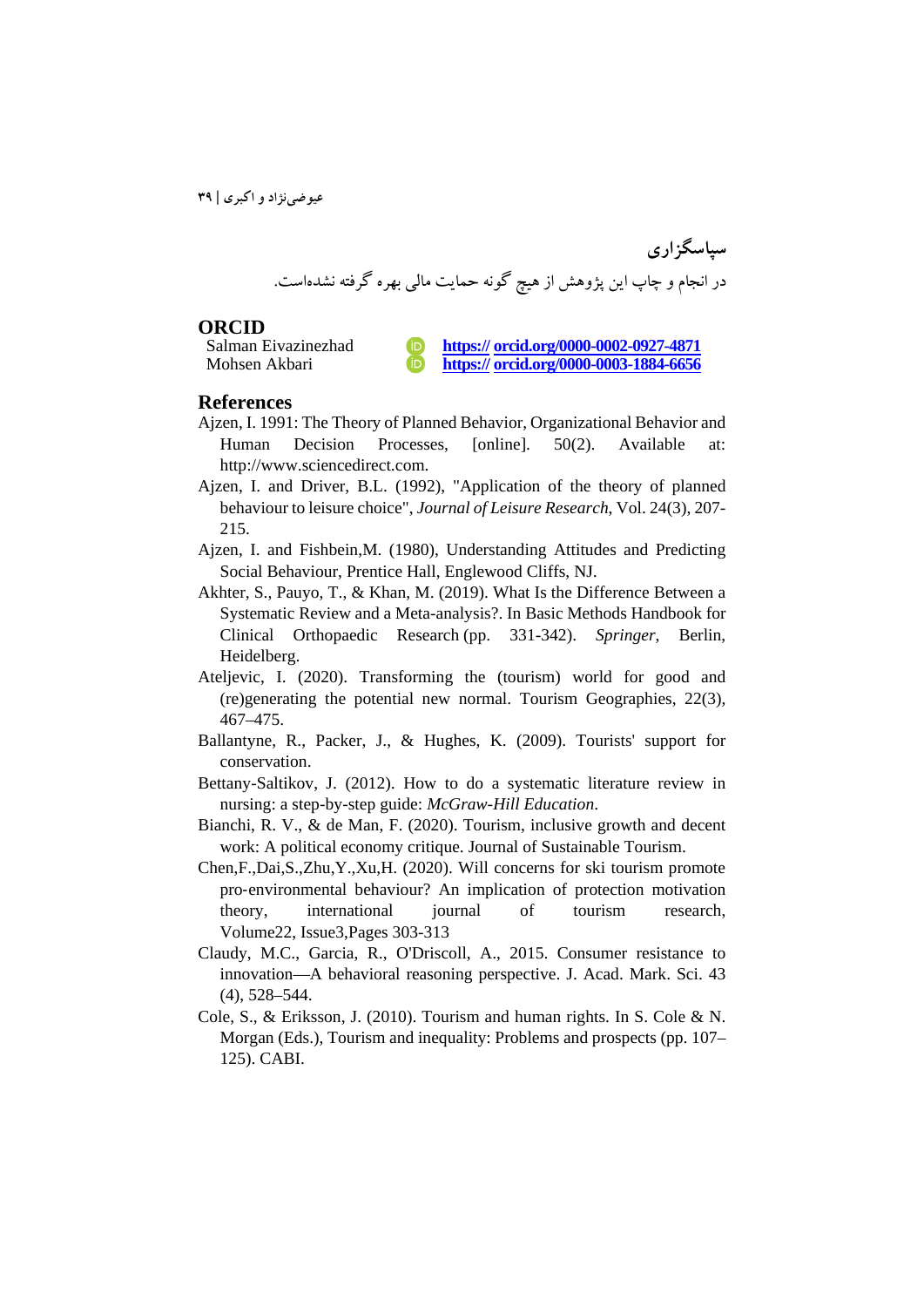- Cole, S., & Morgan, N. (2010). Tourism and inequality: Problems and prospects. CABI.
- Cooper, C. & Scott, N. (2005)" Structure of the Australian Tourism Sector. Gold Coast",
- Cordano M, Welcomer S, Scherer RF, Pradenas L and Parada V, 2011. A Cross-Cultural Assessment of Three Theories of Pro-Environmental Behavior A Comparison Between Business Students of Chile and the United States. Environment and Behavior, 43(5): 634-657
- Corraliza, J. A. & Berenguer, J. 2000: Environmental values, beliefs, and actions: A situational approach, Environment and Behavior, 32(6).
- De Groot JI & Steg L. (2009). Morality and prosocial behavior: The role of awareness, responsibility, and norms in the norm activation model. *The Journal of Social Psychology*, 149(4): 425-449.
- De Groot, J. I. M., & Steg, L. (2007). Value orientations and environmental beliefs in five countries:Validity of an instrument to measure egoistic, altruistic and biospheric value orientations*. Journal of Cross-Cultural Psychology*, 38(3), 318–332.
- Denley, T.J; Woosnam, K; Alector Ribeiro; Boely, B.B; hehir, C(2020). Individuals' intentions to engage in last chance tourism:applying the valuebelief-norm model, JOURNAL OF SUSTAINABLE TOURISM.
- Doran, R., Hanss, D., & Larsen, S. (2017). Intentions to make sustainable tourism choices: do value orientations, time perspective, and efficacy beliefs explain individual differences? *Scandinavian Journal of Hospitality and Tourism*, 17 (3), 223-238.
- Eijgelaar, E., Thaper, C., & Peeters, P. (2010). Antarctic cruise tourism: the paradoxes of ambassadorship, "last chance tourism" and greenhouse gas emissions. *Journal of Sustainable Tourism*, 18(3), 337–354.
- Gao, L., Wang, S., Li, J., & Li, H. (2017). Application of the extended theory of planned behavior to understand individual'senergy saving behavior in workplaces. *Resources Conservation and Recycling*, 127, 107–113.
- Gosling, E., & Williams, K. (2010). Connectedness to nature, place attachment and conservation behavior: testing connectedness theory among farmers. *Journal of Environmental Psychology*, 30(3), 298e304.
- Goudie, A.S. and Viles, H.A. (2013). The Earth Transformed: An Introduction to Human Impacts on the Environment, John Wiley & Sons.
- Halpenny, E. (2010). Pro-environmental behaviors and park visitors: the effect of place attachment. *Journal of Environmental Psychology*, 30(4), 409e421.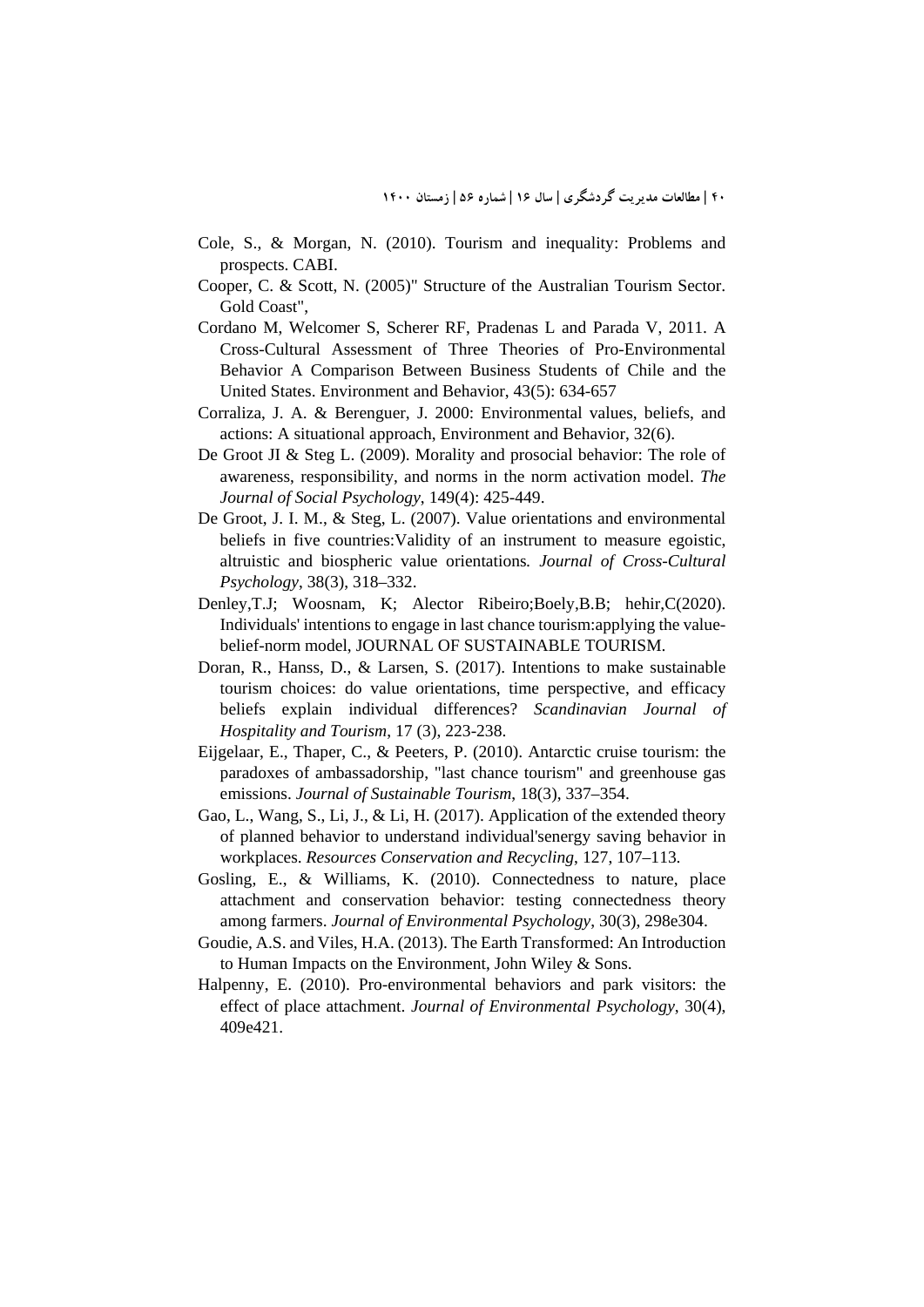- Han, H., Lee, J. S., Trang, H. L. T., & Kim, W. (2018). Water conservation and waste reduction management for increasing guest loyalty and green hotel practices. International Journal of Hospitality Management, 75, 58– 66.
- Hanss, D., & Böhm, G. (2010). Can I make a difference? The role of general and domain-specific selfefficacy in sustainable consumption decisions. Umweltpsychologie, 14(2), 46–74.
- Hanss, D., Böhm, G., Doran, R., & Homburg, A. (2016). Sustainable consumption of groceries: The importance of believing that one can contribute to sustainable development. Sustainable Development, *Sustainable Development* ,24(6),
- Higgins-Desbiolles, F., Carnicelli, S., Krolikowski, C., Wijesinghe, G., & Boluk, K. (2019). Degrowing tourism: Rethinking tourism. Journal of Sustainable Tourism, 27(12), 1926–1944.
- Higgins-Desbiolles,F. (2021) The "war over tourism": challenges to sustainable tourism in the tourism academy after COVID-19, *Journal of Sustainable Tourism*, 29:4, 551-569,
- Holden, A. (2007). Environment and Tourism, Second Edition, Routledge, 65- 77.
- Holzner, M. (2011). Tourism and economic development: The beach disease?,*Tourism Management*, 32(4): 922-933.
- Hsee, C. K., & Rottenstreich, Y. (2004). Music, pandas, and muggers: On the affective psychology of value. *Journal of Experimental Psychology*: General, 133(1), 23-30.
- Huang, Z., & Wang, C. L. (2018). Conspicuous consumption in emerging market: The case of Chinese migrant workers. *Journal of Business Research*,Volume 86, , Pages 366-373
- Hultman,M, Kazeminia,A Ghasemi,V. (2015). Intention to visit and willingness to pay premium for ecotourism:The impact of attitude, materialism, and motivation, Journal of Business Research
- Hyde, K. and Laesser, C. (2009), "A structural theory of the vacation", *Tourism Management*, Vol. 30
- Johnston, A. (2006). Is the sacred for sale? Tourism and Indigenous People. Earthscan *Journal of Business Research*, 86, 366–373.
- Kalamas,M; Cleveland,M and Laroche,M. (2014). Pro-environmental behaviors for thee but not for me: Green giants, green Gods, and external environmental locus of control, *Journal of Business Research* 67 (2014) 12–22.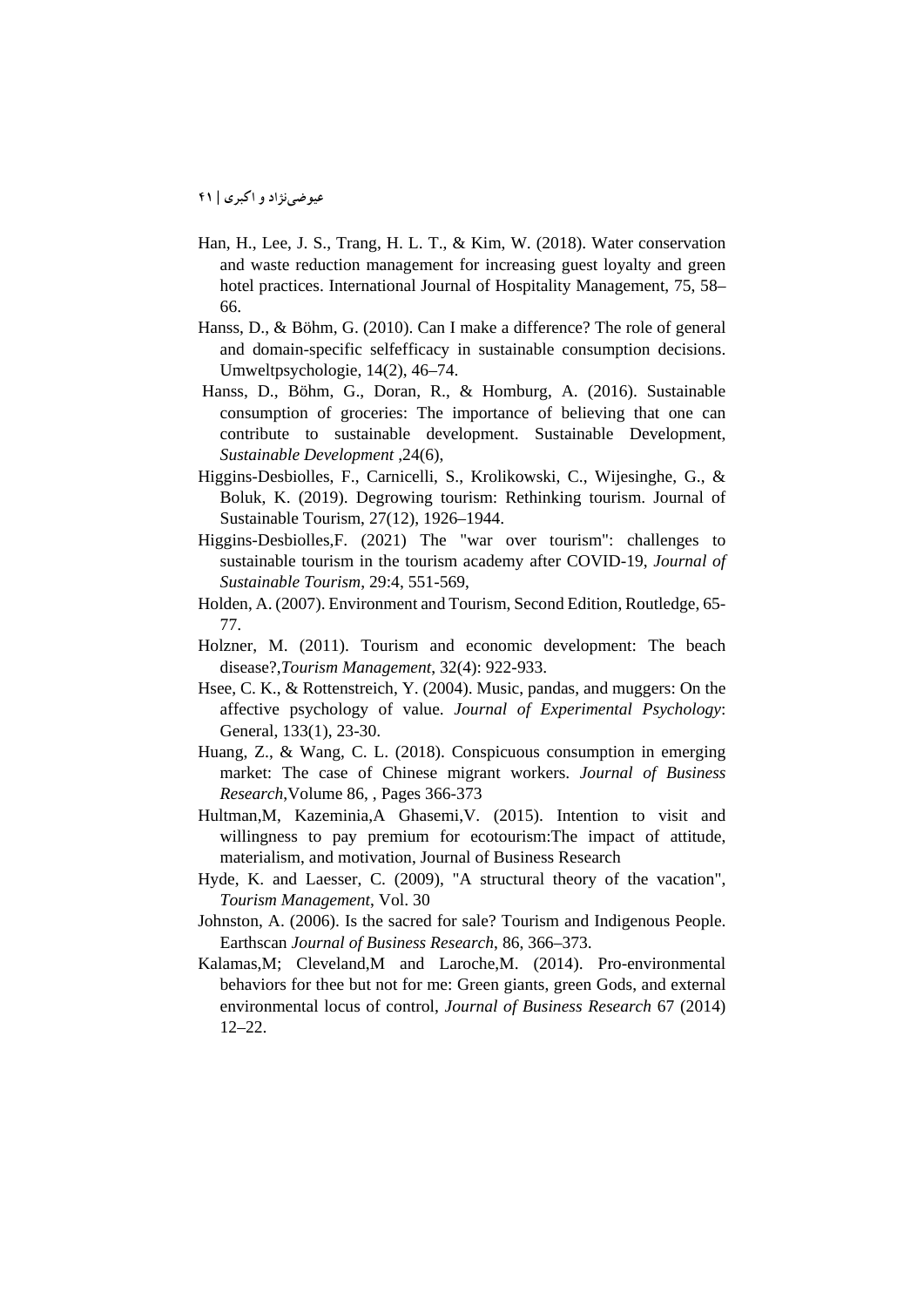- Kals, E., Shumaker, D., & Montada, L. (1999). Emotional affinity toward nature as a motivational basis to protect nature. *Environment and Behaviour*, 31, 178e202.76–88.
- Kiatkawsin, K., Han, H. (2017). Young travelers' intention to behave proenvironmentally:merging the value-belief-norm theory and the expectancy theory. Tour. Manag. 59,
- Kim,M.S. & Stepchenkova,S. (2019). Altruistic values and environmental knowledge as triggers of proenvironmental behavior among tourists, *Current Issues in Tourism Volume* 23, Issue 13,1575-1580.
- Klaczynski, P.A. (2005). Metacognition and cognitive variability: A twoprocess model of decision making and its development. In J.E. Jacobs and P.A. Klaczynski (Eds.). The development of decision making in children and adolescents (pp. 39-76). Mahwah, NJ: Erlbaum.
- Kollmuss, A., & Agyeman, J. (2002). Mind the gap: Why do people act environmentally and what are the barriers to to Pro-Environmental Behavior?*Environmental Education Research* 8(3):239-260
- Lee, C.C. and Chang, C.P. (2008). Tourism development and economic growth: A closer look at panels, *Tourism Management*, 29(1): 180-192.
- Lemelin, H., Dawson, J., Stewart, E. J., Maher, P., & Lueck, M. (2010). Lastchance tourism: The boom, doom, and gloom of visiting vanishing destination, *Current Issues in Tourism* 13(5):477-493
- Liberman, N., and Y. Trope. (1998). The role of feasibility and desirability considerations in near and distant future decisions: A test of temporal construal theory. *Journal of Personality and Social Psychology* 75(1): 5- 18.
- Line, D,. Hanks,L..L, and Miao,L(2017). Image Matters: Incentivizing Green Tourism Behavior, *Journal of Travel Research*,1–14
- Liu,P., Hun,G., and Teng,H. (2021). The influence of Internet use on proenvironmental behaviors: An integrated theoretical framework, Resources, Conservation & Recycling 164 (2021) 105162
- Martin-Cejas, R.R. and Sánchez, P.P.R. (2010). Ecological footprint analysis of road transport related to tourism activity: The case for Lanzarote Island*, Tourism Management*, 31(1): 98-103.
- Mayer, F. S., & Frantz, C. M. (2004). The connectedness to nature scale: a measure of individuals' feeling in community with nature. Journal of Environmental Psychology, 24, 503e515.
- Mieczkowski, Z. (1995). Environmental Issues of Tourism and Recreation, University Press of America, 45-50.
- Miller, D., Merrilees, B., & Coghlan, A. (2015). Sustainable urban tourism: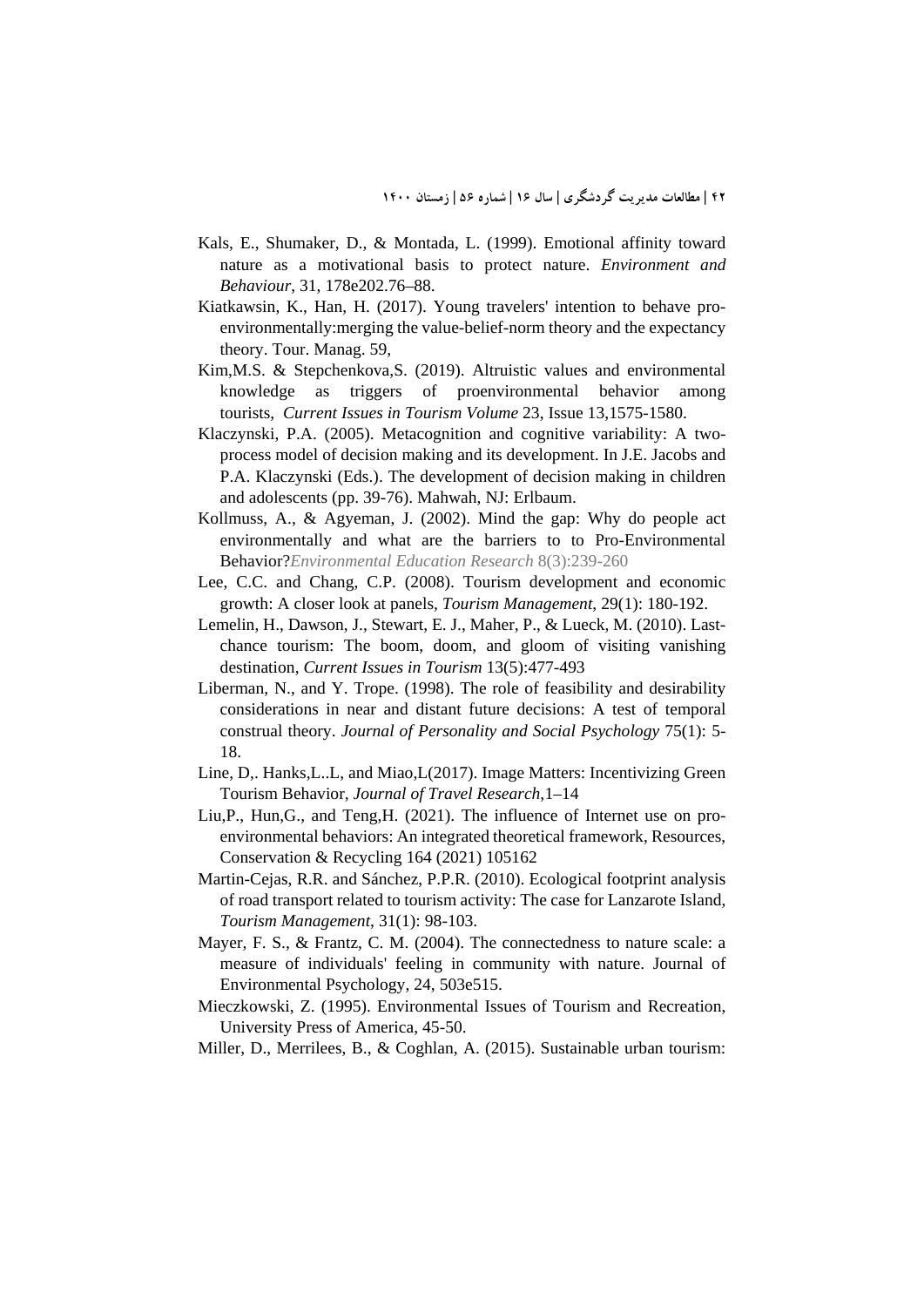Understanding and developing visitor pro-environmentally behaviors*. Journal of Sustainable Tourism*, 23(1), 26e46.

- Navarro Jurado, E., Ortega Palomo, G., & Torres Bernier, E. (2020). Propuestas de reflexion desde el turismo frente al COVID-19. Incertidumbre, impacto y recuperacion. Universidad de Malaga.
- Nepal, S. K. (2020). Travel and tourism after COVID-19 business as usual or opportunity to reset? *TourismGeographies*, 22(3), 646-650.No.
- Nordgren, L.F., Bos, M.W. and Dijksterhuis, A. (2011), "The best of both worlds: integrating conscious and unconscious thought best solves complex decisions", *Journal of Experimental Social Psychology*, Vol. 47 No. 2, pp. 509-511.
- Onwezen MC, Antonides G and Bartels J, 2013. The Norm Activation Model: An exploration of the functions of anticipated pride and guilt in proenvironmental behaviour. *Journal of Economic Psychology*, 39: 141-153.
- Poudel, S., & Nyaupane, G. P. (2013). The role of interpretative tour guiding in sustainable destination management: A comparison between guided and nonguided tourists. *Journal of Travel Research*,52(5), 659–672.
- Ramkissoon,H & Mavondo,F.T(2015). The satisfaction–place attachment relationship: Potential mediators and moderators, *Journal of Business Research* 68 (2015) 2593–2602.
- Ramkissoon,H; Weiler,B & Smith,L. (2013). Place attachment, place satisfaction and pro-environmental behaviour: a comparative assessment of multiple regression and structural equation modelling, Journal of Policy Research in Tourism, Leisure and Events. 5(3):215-232
- Ryan, J., Casidy, R.,2018. The role of brand reputation in organic food consumption: a behavioral reasoning perspective. J. Retail. Consum. Serv. 41, 239–247.
- Scott, D., Peeters, P. and Gössling, S. (2010). Can tourism deliver its "aspirational" greenhouse gas emission reduction targets?, *Journal of Sustainable Tourism*, 18(3): 393-408.
- Scott, D., Peeters, P., Gossling, S., 2010. Can tourism deliver its oaspirationalo greenhouse gas emission reduction targets? J. Sustain. Tour. 18, 393–408.
- Silverman, D. (Ed.), 2016. Qualitative Research. Sage.
- Sirakayaa,E & Woodside,A.G(2005). Building and testing theories of decision making bytravellers, *Tourism Management* 26 (2005) 815–832
- Solnet, D., Boztug, Y. and Dolnicar, S. (2016), "An untapped gold mine? Exploring the potential of marketbasket analysis to grow hotel revenue", *International Journal of Hospitality Management*, Vol. 56,pp. 119-125